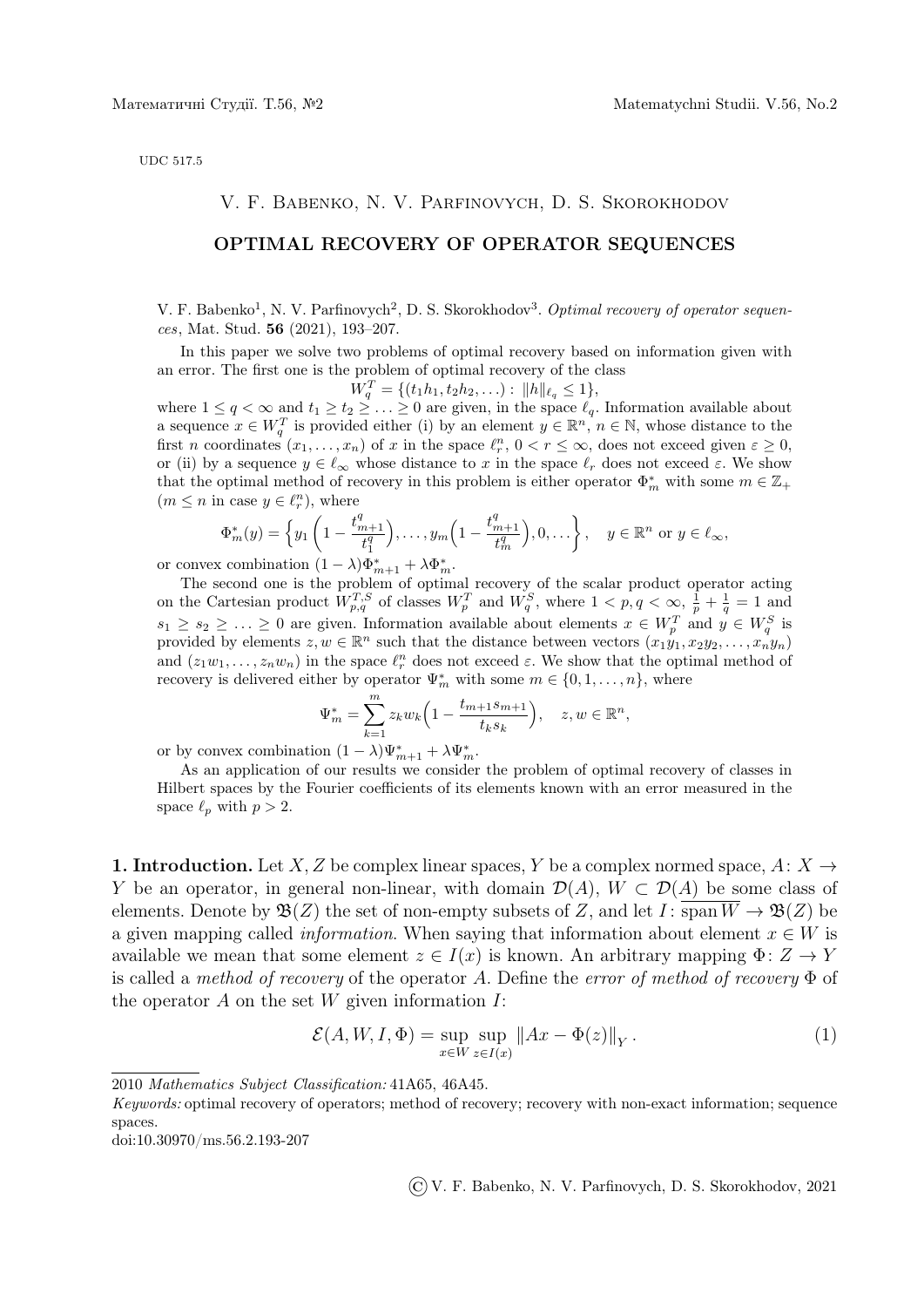The quantity

$$
\mathcal{E}(A, W, I) = \inf_{\Phi \colon Z \to Y} \mathcal{E}(A, W, I, \Phi)
$$
 (2)

is called the *error of optimal recovery* of the operator  $A$  on elements of class  $W$  given information I. The method  $\Phi^*$  delivering inf in (2) (if any exists) is called *optimal*.

The problem of recovery of linear operators in Hilbert spaces based on exact information was studied in [14]. In the case when information mapping I has the form  $Ix = i(x) + B$ , where  $i$  is a linear operator and  $B$  is a ball of some radius defining information error, recovery problem  $(2)$  was considered in [12] (see also [15]–[16]). Alternative approach to the study of optimal recovery problems based on standard principles of convex optimization was proposed in [10]. In [12] it was shown that among optimal methods of recovery there exists a linear one, and in [10] explicit representations for optimal methods of recovery were found in cases when the error of information is measured with respect to the uniform metric. For a thorough overview of optimal recovery and related problems we refer the reader to books [17, 16] and survey [1].

Remark that results of the present work supplement and generalize results of paper [10] on optimal recovery of functions and its derivatives and paper [7].

2. Elementary lower estimate. Let us present a trivial yet effective lower estimate for the error of optimal recovery (2). Denote by  $\theta_Z$  the null element of the space Z and let I be some information mapping.

**Lemma 1.** Let  $\theta_Z \in I(W)$ . Then

$$
\mathcal{E}(A, W, I) \ge \frac{1}{2} \sup_{\substack{x, y \in W:\\ \theta_Z \in Ix \cap Iy}} \|Ax - Ay\|_Y.
$$

*Proof.* Indeed, for every method of recovery  $\Phi: Z \to Y$ ,

$$
\mathcal{E}(A, W, I, \Phi) \ge \sup_{\substack{x \in W : \\ \theta_Z \in Ix}} \|Ax - \Phi(\theta_Z)\|_Y \ge \frac{1}{2} \Big(\sup_{\substack{x \in W : \\ \theta_Z \in Ix}} \|Ax - \Phi(\theta_Z)\|_Y + \sup_{\substack{x \in W : \\ \theta_Z \in Ix}} \|Ay - \Phi(\theta_Z)\|_Y\Big) \ge \frac{1}{2} \sup_{\substack{x, y \in W : \\ \theta_Z \in Ix \cap Iy}} \|Ax - Ay\|_Y.
$$

Taking inf over methods  $\Phi$  we finish the proof.

From Lemma 1 we easily derive the following consequences.

**Corollary 1.** Let A be an odd operator,  $\tilde{x} \in W$  be such that  $-\tilde{x} \in W$  and  $\theta_Z \in I(\tilde{x}) \cap I(-\tilde{x})$ . Then

 $\Box$ 

$$
\mathcal{E}(A, W, I) \ge ||A\tilde{x}||_X.
$$

Corollary 2. Let  $Y = \mathbb{C}$ , R be a (complex) normed space,  $X = R \times R^*$ ,  $W_1 \subset R$  and  $W_2 \subset R^*$  be given classes. Also, let A be the scalar product of elements in  $R \times R^*$ , i.e.  $A(x, y) = \langle y, x \rangle, x \in R$  and  $y \in R^*$ . Assume that there exist  $\tilde{x}_1 \in W_1$  and  $\tilde{x}_2 \in W_2$  such that either

 $-\tilde{x}_1 \in W_1$  and  $\theta_Z \in I(\tilde{x}_1, \tilde{x}_2) \cap I(-\tilde{x}_1, \tilde{x}_2)$ 

or

$$
-\tilde{x}_2 \in W_2 \quad \text{and} \quad \theta_Z \in I(\tilde{x}_1, \tilde{x}_2) \cap I(\tilde{x}_1, -\tilde{x}_2).
$$

Then

$$
\mathcal{E}(A, W_1 \times W_2, I) \geq |\langle \tilde{x}_2, \tilde{x}_1 \rangle|.
$$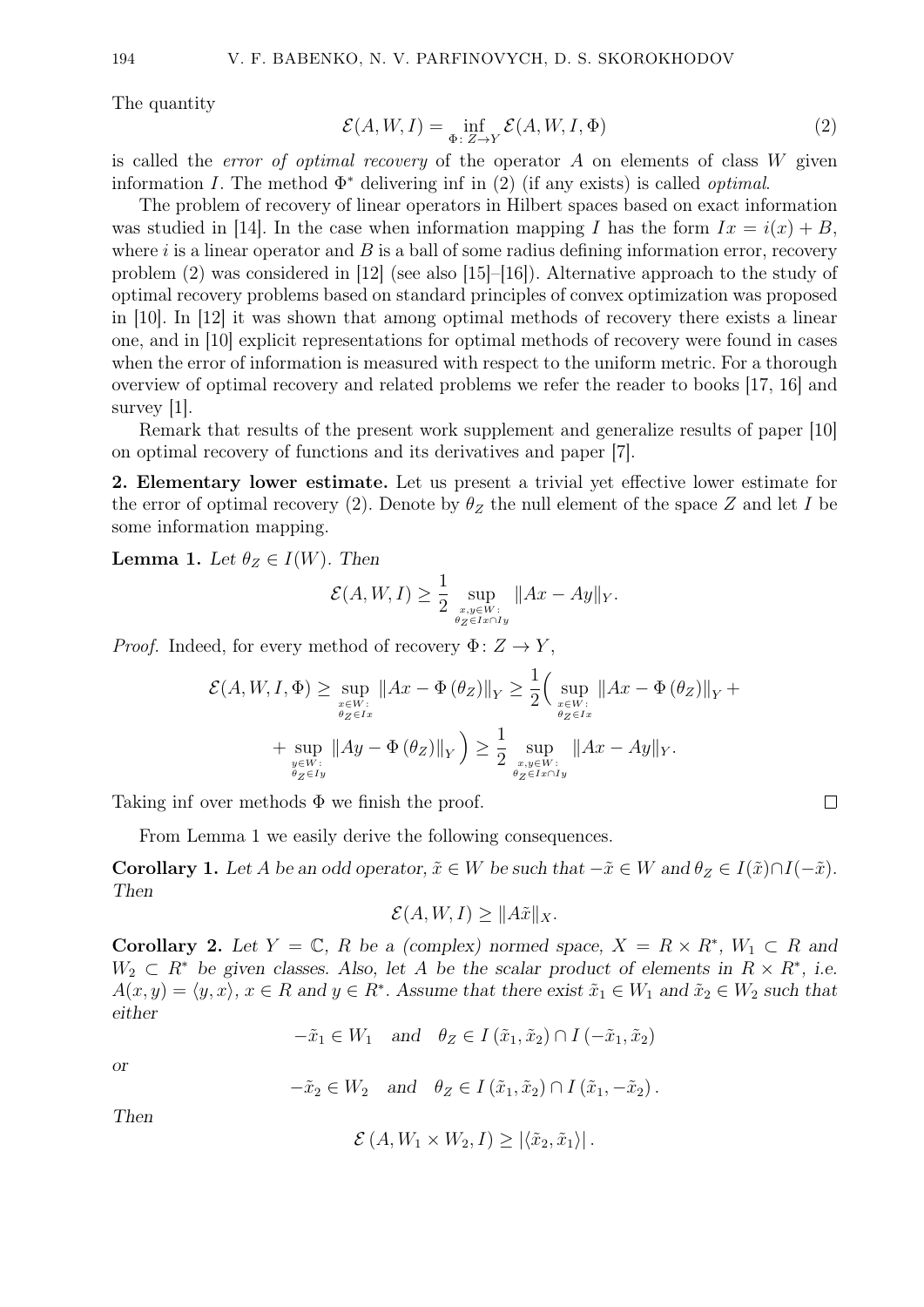Remark that similar and related lower estimates were established in many papers (see,  $e.g., [10, 5].$ 

3. Optimal recovery of sequences. Let us present notations used in the rest of the paper. Let  $1 \leq p, q \leq \infty$ ,  $\ell_q$  be the standard space of sequences  $x = \{x_k\}_{k=1}^{\infty}$ , complex-valued in general, with corresponding norm  $||x||_q$ , and  $\ell_q^n$ ,  $n \in \mathbb{N}$ , be the spaces of finite sequences. Denote by  $\theta$  the null element of  $\ell_q$  and by  $\theta^n$  the null element of  $\ell_q^n$ .

For a given non-increasing sequence  $t = \{t_k\}_{k=1}^{\infty}$  of non-negative numbers, consider a bounded operator  $T: \ell_q \to \ell_q$  defined as follows

$$
Th := \{t_k h_k\}_{k=1}^{\infty}, \qquad h \in \ell_q,
$$

and the class

$$
W_q^T := \{ x = Th : h \in \ell_q, \|h\|_q \le 1 \}.
$$

In this section we will study the problem of optimal recovery of identity operator  $A =$ id<sub>X</sub> on the class  $W_q^T$ , also called the problem of optimal recovery of class  $W_q^T$ , when the information mapping  $I$  is given in one of the following forms:

- 1.  $Ix = I_{\overline{\varepsilon}}^n x = (x_1, \ldots, x_n) + B[\varepsilon_1] \times B[\varepsilon_n],$  where  $n \in \mathbb{N}, \varepsilon_1, \ldots, \varepsilon_n \geq 0$  and  $B[\varepsilon_j] =$  $[-\varepsilon_j, \varepsilon_j];$
- 2.  $Ix = I_{\varepsilon,p}^n x = (x_1, \ldots, x_n) + B\left[\varepsilon, \ell_p^n\right],$  where  $n \in \mathbb{N}, \varepsilon \geq 0$  and  $B\left[\varepsilon, \ell_p^n\right]$  is the ball of radius  $\varepsilon$  in the space  $\ell_p^n$  centered at  $\theta^n$ ;
- 3.  $Ix = I_{\varepsilon,p} x = x + B[\varepsilon, \ell_p],$  where  $\varepsilon \geq 0$  and  $B[\varepsilon, \ell_p]$  is the ball of radius  $\varepsilon$  in the space  $\ell_n$  centered at  $\theta$ .

To simplify further notations, we set

$$
\mathcal{E}(W,I) := \mathcal{E}(\mathrm{id}_X, W, I), \qquad \mathcal{E}(W, I, \Phi) := \mathcal{E}(\mathrm{id}_X, W, I, \Phi),
$$

and, for  $m \in \mathbb{N}$  and  $q < \infty$ , introduce the method of recovery  $\Phi_m^* \colon \ell_p \to \ell_q$ :

$$
\Phi_m^*(a) = \left\{ a_1 \left( 1 - \frac{t_{m+1}^q}{t_1^q} \right), \dots, a_m \left( 1 - \frac{t_{m+1}^q}{t_m^q} \right), 0, \dots \right\}, \quad a \in \ell_p,
$$

that would be optimal in many situations. Also, we set  $\Phi_0^*(a) := \theta$ ,  $a \in \ell_p$ .

In what follows we define  $\sum_{k=1}^{0} a_k := 0$  for numeric  $a_k$ 's. In addition, for simplicity we assume that  $t_k > 0$  for every  $k \in \mathbb{N}$ . Results in this paper remain true in the case when  $t_k$ can attain zero value with the substitution of  $1/t_k$  with  $+\infty$  and  $t_s/t_k$ ,  $s \geq k$  with 1.

**3.1. Information mapping**  $I_{\bar{\varepsilon}}^n(x) = (x_1, \ldots, x_n) + B[\varepsilon_1] \times \ldots \times B[\varepsilon_n].$ 

**Theorem 1.** Let  $n \in \mathbb{N}$ ,  $1 \le q < \infty$  and  $\varepsilon_1, \ldots, \varepsilon_n \ge 0$ . If  $1 - \sum_{k=1}^n$  $\frac{\varepsilon_k^q}{t_k^q} \geq 0$ , we set  $m = n$ . Otherwise we choose  $m \in \mathbb{Z}_+$ ,  $m \leq n$ , to be such that  $1 - \sum_{k=1}^m$  $\frac{\varepsilon_k^q}{t_k^q} \ge 0$  and  $1-\sum_{k=1}^{m+1}$  $\frac{\varepsilon_k^q}{t_k^q} < 0.$ Then

$$
\mathcal{E}\left(W_q^T, I_{\overline{\varepsilon}}^n\right) = \mathcal{E}\left(W_q^T, I_{\overline{\varepsilon}}^n, \Phi_m^*\right) = \left(t_{m+1}^q + \sum_{k=1}^m \left(1 - \frac{t_{m+1}^q}{t_k^q}\right) \varepsilon_k^q\right)^{1/q}.
$$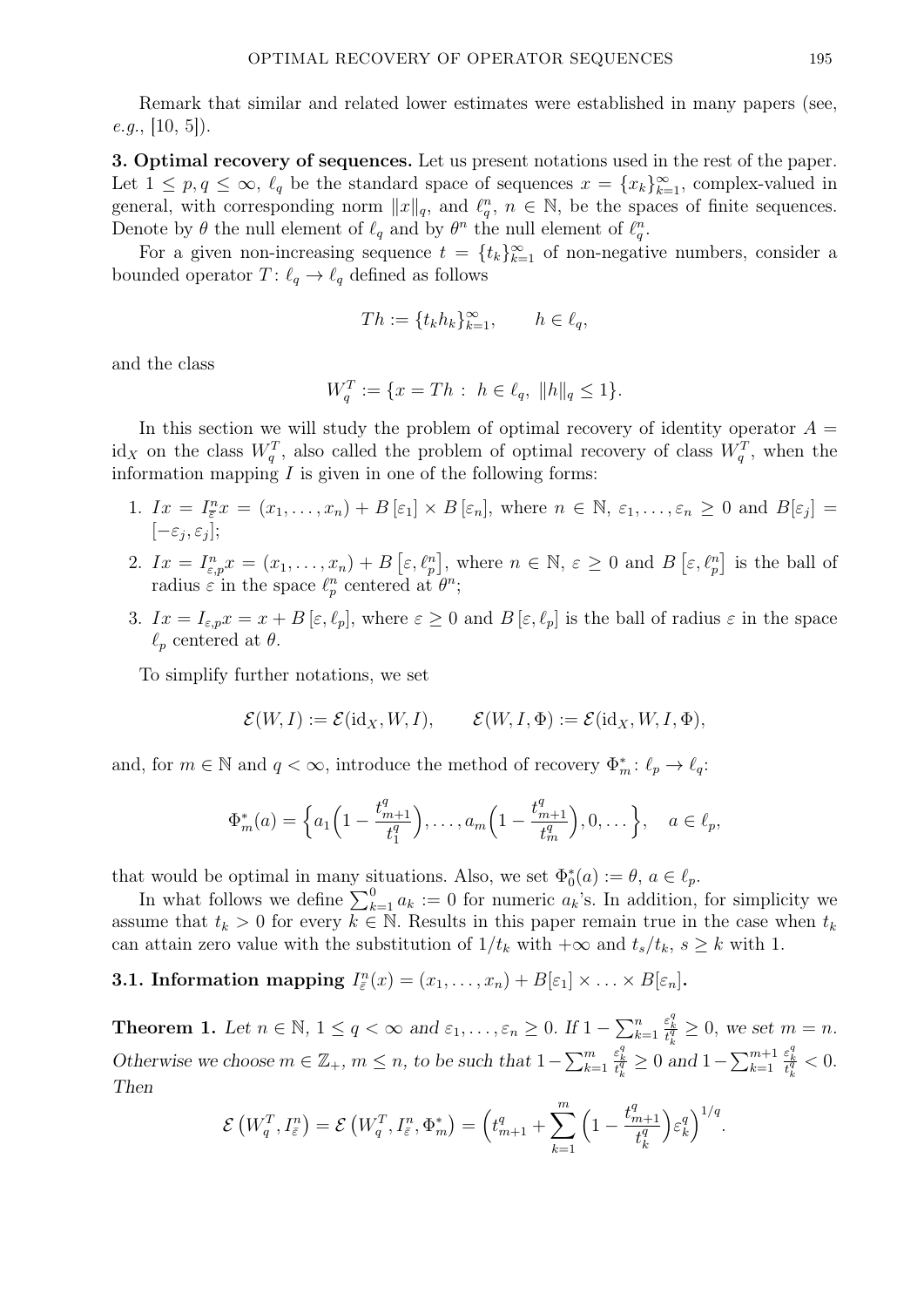*Proof.* Using convexity inequality, relations  $|x_k - a_k| \leq \varepsilon_k$ ,  $k = 1, \ldots, n$ , and monotony of the sequence t, we obtain that, for  $x = Th \in W_q^T$  and  $a \in I_{\bar{\varepsilon}}^n(x)$ ,

$$
||x - \Phi_m^*(a)||_q^q = \sum_{k=1}^m \left| x_k - a_k \left( 1 - \frac{t_{m+1}^q}{t_k^q} \right) \right|^q + \sum_{k=m+1}^\infty |x_k|^q =
$$
  
\n
$$
= \sum_{k=1}^m \left| \left( 1 - \frac{t_{m+1}^q}{t_k^q} \right) (x_k - a_k) + \frac{t_{m+1}^q}{t_k^q} x_k \right|^q + \sum_{k=m+1}^\infty t_k^q |h_k|^q \le
$$
  
\n
$$
\leq \sum_{k=1}^m \left( \left( 1 - \frac{t_{m+1}^q}{t_k^q} \right) |x_k - a_k|^q + \frac{t_{m+1}^q}{t_k^q} |x_k|^q \right) + t_{m+1}^q \sum_{k=m+1}^\infty |h_k|^q =
$$
  
\n
$$
= \sum_{k=1}^m \left( 1 - \frac{t_{m+1}^q}{t_k^q} \right) |x_k - a_k|^q + \sum_{k=1}^m t_{m+1}^q |h_k|^q + t_{m+1}^q \sum_{k=m+1}^\infty |h_k|^q \le
$$
  
\n
$$
\leq \sum_{k=1}^m \left( 1 - \frac{t_{m+1}^q}{t_k^q} \right) \varepsilon_k^q + t_{m+1}^q.
$$

To obtain the lower estimate, we choose

$$
u_k := \frac{\varepsilon_k}{t_k}
$$
,  $k = 1, ..., m$ , and  $u_{m+1} := \left(1 - \sum_{k=1}^m \frac{\varepsilon_k^q}{t_k^q}\right)^{1/q}$ ,

and consider  $h^* = (u_1, \ldots, u_{m+1}, \ldots) \in l_q$ . It is clear that  $Th^* \in W_q^T$ , as  $||h^*||_q \leq 1$ . Furthermore, by the choice of number m we have that  $\theta \in I_{\bar{\varepsilon}}^n(Th^*)$ . Hence, by Corollary 1,

$$
\left(\mathcal{E}\left(W_q^T, I_{\bar{\varepsilon}}^n\right)\right)^q \geq \|Th^*\|_q^q = \sum_{k=1}^m t_k^q u_k^q + t_{m+1}^q u_{m+1}^q =
$$
  

$$
= \sum_{k=1}^m \varepsilon_k^q + t_{m+1}^q \left(1 - \sum_{k=1}^m \frac{\varepsilon_k^q}{t_k^q}\right) = t_{m+1}^q + \sum_{k=1}^m \varepsilon_k^q \left(1 - \frac{t_{m+1}^q}{t_k^q}\right),
$$

which finishes the proof.

- **3.2.** Information mapping  $I_{\varepsilon,p}^n(x) = (x_1, \ldots, x_n) + B\left[\varepsilon, \ell_p^n\right]$ . We consider three cases separately:  $p = \infty$ ,  $p \leq q$  and  $p > q$ .
- 3.2.1. Case  $p = \infty$ .

Setting  $\varepsilon_1 = \ldots = \varepsilon_n = \varepsilon$ , we obtain from Theorem 1 the following corollary.

**Theorem 2.** Let  $n \in \mathbb{N}$ ,  $1 \leq q < \infty$  and  $\varepsilon \geq 0$ . If  $1 - \varepsilon^q \sum_{n=1}^{\infty}$  $k=1$ 1  $\overline{t_k^q}$ k  $\geq 0$  then we set  $m = n$ . Otherwise we choose  $m \in \mathbb{Z}_+$ ,  $m \leq n$ , to be such that  $1 - \varepsilon^q \sum_{m=1}^m$  $k=1$ 1  $\overline{t^q_k}$ k  $\geq 0$  and  $1 - \varepsilon^q$ m $\sum$  $^{+1}$  $k=1$ 1  $\overline{t_k^q}$ k  $< 0.$ 

Then

$$
\mathcal{E}\left(W_q^T, I_{\varepsilon,\infty}^n\right) = \mathcal{E}\left(W_q^T, I_{\varepsilon,\infty}^n, \Phi_m^*\right) = \left(t_{m+1}^q + \varepsilon^q \sum_{k=1}^m \left(1 - \frac{t_{m+1}^q}{t_k^q}\right)\right)^{1/q}
$$

$$
\mathcal{L}_{\mathcal{A}}
$$

.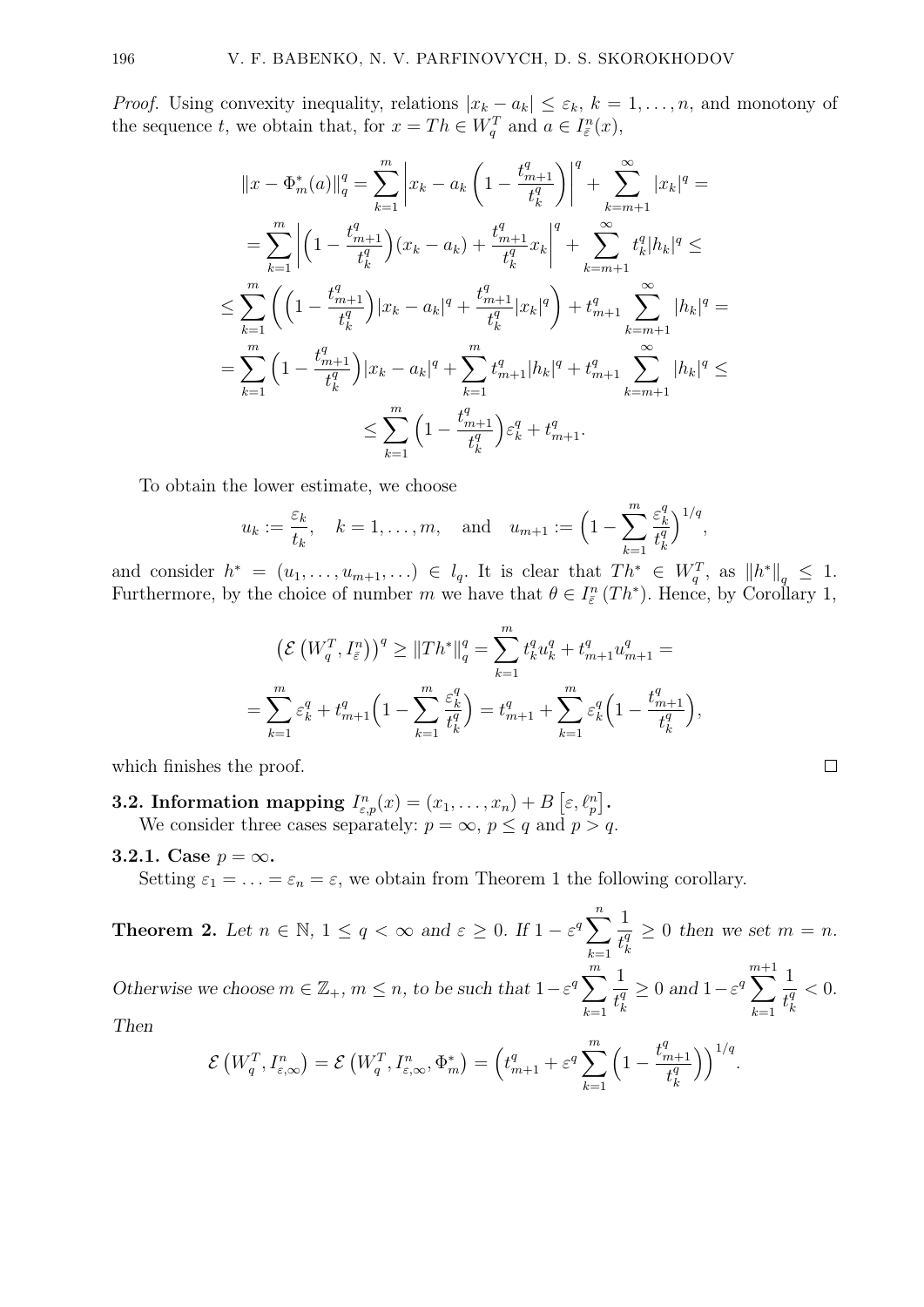## **3.2.2.** Case  $0 < p \leq q$ .

**Theorem 3.** Let  $n \in \mathbb{N}$ ,  $1 \leq q < \infty$  and  $0 < p \leq q$ . If  $\varepsilon \in [0, t_1]$  then

$$
\mathcal{E}\left(W_q^T, I_{\varepsilon,p}^n\right) = \mathcal{E}\left(W_q^T, I_{\varepsilon,p}^n, \Phi_n^*\right) = \left(t_{n+1}^q + \varepsilon^q \left(1 - \frac{t_{n+1}^q}{t_1^q}\right)\right)^{1/q},
$$

and if  $\varepsilon > t_1$  then  $\mathcal{E}(W_q^T, I_{\varepsilon,p}^n) = \mathcal{E}(W_q^T, I_{\varepsilon,p}^n, \Phi_0^*) = t_1$ .

*Proof.* First, consider the case  $\varepsilon \in [0, t_1]$ . For  $x = Th \in W_q^T$ ,  $||h||_q \leq 1$ , and  $a \in I_{\varepsilon,p}^n(x)$ , we have

$$
||x - \Phi_n^*(a)||_q^q = \sum_{k=1}^n \left| x_k - a_k \left( 1 - \frac{t_{n+1}^q}{t_k^q} \right) \right|^q + \sum_{k=n+1}^\infty |x_k|^q =
$$
  
\n
$$
= \sum_{k=1}^n \left| \left( 1 - \frac{t_{n+1}^q}{t_k^q} \right) (x_k - a_k) + \frac{t_{n+1}^q}{t_k^q} x_k \right|^q + \sum_{k=n+1}^\infty t_k^q |h_k|^q \le
$$
  
\n
$$
\leq \sum_{k=1}^n \left( \left( 1 - \frac{t_{n+1}^q}{t_k^q} \right) |x_k - a_k|^q + \frac{t_{n+1}^q}{t_k^q} |x_k|^q \right) + t_{n+1}^q \sum_{k=n+1}^\infty |h_k|^q =
$$
  
\n
$$
= \sum_{k=1}^n \left( 1 - \frac{t_{n+1}^q}{t_k^q} \right) \left( |x_k - a_k|^p \right)^{q/p} + t_{n+1}^q \sum_{k=1}^\infty |h_k|^q \le
$$
  
\n
$$
\leq \left( 1 - \frac{t_{n+1}^q}{t_1^q} \right) \left( \sum_{k=1}^n |x_k - a_k|^p \right)^{q/p} + t_{n+1}^q \leq \left( 1 - \frac{t_{n+1}^q}{t_1^q} \right) \varepsilon^q + t_{n+1}^q.
$$

Now, we establish the lower estimate for  $\mathcal{E}(W_q^T, I_{\varepsilon,p}^n)$ . Let  $u_1$  and  $u_{n+1}$  be such that  $t_1u_1 =$  $\varepsilon$  and  $u_1^q + u_{n+1}^q = 1$ , *i.e.*  $u_1 = \varepsilon/t_1$  and  $u_{n+1}^q = 1 - \varepsilon^q/t_1^q$ . Set  $h^* := (u_1, 0, \ldots, 0, u_{n+1}, 0, \ldots)$ . Obviously,  $||h||_q \leq 1$  and  $\theta \in I^n_{\varepsilon,p}(Th^*)$ . Then by Corollary 1,

$$
\begin{aligned} &\left(\mathcal{E}\left(W_q^T, I_{\varepsilon,p}^n\right)\right)^q \ge \|Th^*\|_q^q = t_1^qu_1^q + t_{n+1}^qu_{n+1}^q = \\ &= \varepsilon^q + t_{n+1}^q \left(1 - \frac{\varepsilon^q}{t_1^q}\right) = t_{n+1}^q + \varepsilon^q \left(1 - \frac{t_{n+1}^q}{t_1^q}\right). \end{aligned}
$$

Finally, consider the case  $\varepsilon > t_1$ . For  $x = Th \in W_q^T$  and  $a \in I_{\varepsilon,p}^n(x)$ , we have

$$
||x - \Phi_0^*(a)||_q^q = ||Th||_q^q = \sum_{n=1}^{\infty} t_n^q |h_n|^q \le t_1^q \sum_{n=1}^{\infty} |h_n|^q \le t_1^q.
$$

Taking  $h^* := (1, 0, \ldots),$  it is clear that  $\theta \in I_{\varepsilon,p}^n(Th^*)$  and by Corollary 1,

$$
\mathcal{E}\left(W_q^T, I_{\varepsilon,p}^n\right) \geq \|Th^*\|_q = t_1.
$$

Theorem 3 is proved.

**3.2.3.** Case  $1 \leq q \leq p \leq \infty$ . This case is the most technical one. We introduce some preliminary notations. For  $m = 1, \ldots, n$ , define

$$
\delta_{j,m} := \left(1 - \frac{t_{m+1}^q}{t_j^q}\right)^{\frac{p}{p-q}}, \quad j = 1, \dots, m-1,
$$

and set  $c_1 := t_1$  and, for  $m \geq 2$ ,

$$
c_m := \left(\sum_{j=1}^m \delta_{j,m}\right)^{1/p} \left(\sum_{j=1}^m \frac{\delta_{j,m}^{q/p}}{t_j^q}\right)^{-1/q}.\tag{3}
$$

 $\Box$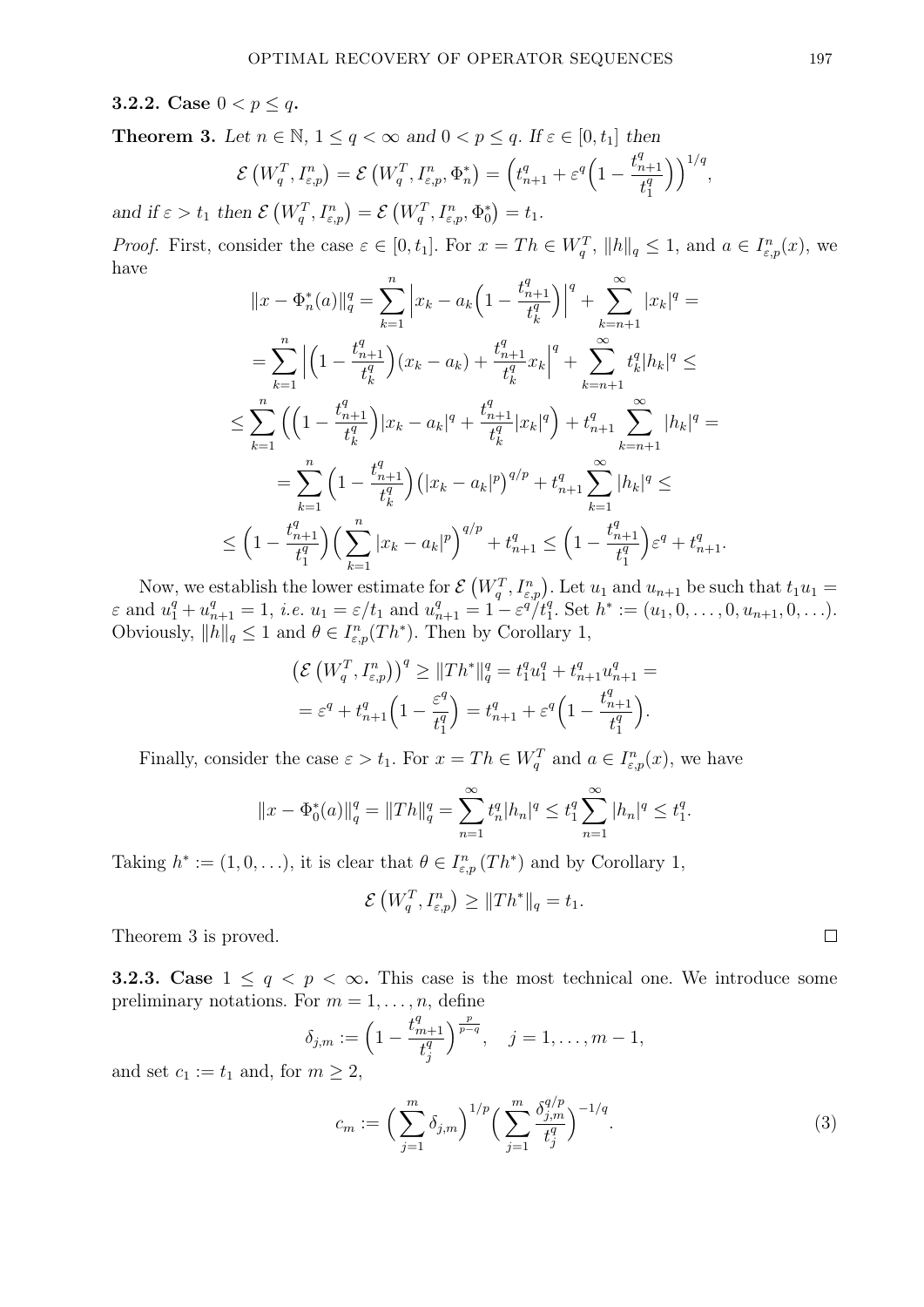The sequence  ${c_m}_{m=1}^n$  is non-increasing. Indeed, let  $\delta_{j,m}(\xi) := \left(1 - \frac{\xi t_m^q + (1-\xi)t_{m+1}^q}{t_j^q}\right)$  $\int^{\frac{p}{p-q}}$  and consider the function

$$
g(\xi) := \left(\sum_{j=1}^m \delta_{j,m}(\xi)\right)^{1/p} \left(\sum_{j=1}^m \frac{\delta_{j,m}^{q/p}(\xi)}{t_j^q}\right)^{-1/q}, \qquad \xi \in [0,1].
$$

Differentiating  $g$  and applying the Cauchy-Swartz inequality we have

$$
g'(\xi) = \frac{t_{m+1}^q - t_m^q}{p - q} \left( \sum_{j=1}^m \delta_{j,m}(\xi) \right)^{\frac{1}{p} - 1} \left( \sum_{j=1}^m \frac{\delta_{j,m}^{q/p}(\xi)}{t_j^q} \right)^{-1/q - 1} \times \left( \left( \sum_{j=1}^m \frac{\delta_{j,m}^{q/p}(\xi)}{t_j^q} \right)^2 - \left( \sum_{j=1}^m \delta_{j,m}(\xi) \right) \left( \sum_{j=1}^m \frac{\delta_{j,m}^{2q/p - 1}(\xi)}{t_j^{2q}} \right) \right) \ge 0.
$$

Hence,  $c_{m+1} = g(0) \le g(1) = c_m$ .

For convenience, for  $\lambda \in [0,1]$  denote  $t_{m,\lambda}^q := (1 - \lambda)t_{m+1}^q + \lambda t_m^q$ .

**Theorem 4.** Let  $n \in \mathbb{N}$  and  $1 \leq q < p < \infty$ . 1. If  $\varepsilon \leq c_n$  then

$$
\mathcal{E}(W_q^T, I_{\varepsilon,p}^n) = \mathcal{E}(W_q^T, I_{\varepsilon,p}^n, \Phi_n^*) = \left(t_{n+1}^q + \varepsilon^q \left(\sum_{j=1}^n \left(1 - \frac{t_{n+1}^q}{t_j^q}\right)^{\frac{p}{p-q}}\right)^{\frac{p-q}{p}}\right)^{1/q}.
$$

2. If  $\varepsilon \in (c_n, c_1]$  then there exist  $m \in \{1, \ldots, n-1\}$  such that  $\varepsilon \in (c_{m+1}, c_m]$  and  $\lambda = \lambda(\varepsilon) \in$  $[0, 1)$  such that

$$
\varepsilon = \left(\sum_{j=1}^{m} \left(1 - \frac{t_{m,\lambda}^q}{t_j^q}\right)^{\frac{p}{p-q}}\right)^{\frac{1}{p}} \left(\sum_{j=1}^{m} \frac{\left(1 - \frac{t_{m,\lambda}^q}{t_j^q}\right)^{\frac{q}{p-q}}}{t_j^q}\right)^{-1/q}.
$$
 (4)

Then

$$
\mathcal{E}(W_q^T, I_{\varepsilon,p}^n) = \mathcal{E}(W_q^T, I_{\varepsilon,p}^n, \Phi_{m,\lambda}^*) = \left(t_{m,\lambda}^q + \varepsilon^q \cdot \Big(\sum_{j=1}^m \Big(1 - \frac{t_{m,\lambda}^q}{t_j^q}\Big)^{\frac{p}{p-q}}\right)^{\frac{p-q}{p}}\right)^{1/q},
$$

where

$$
\Phi_{m,\lambda}^*(a) = \left(a_1\left(1 - \frac{t_{m,\lambda}^q}{t_1^q}\right), \ldots, a_m\left(1 - \frac{t_{m,\lambda}^q}{t_m^q}\right), 0, \ldots\right), \ a \in \ell_p.
$$

3. If  $\varepsilon > c_1$  then  $\mathcal{E}(W_q^T, I_{\varepsilon,p}^n) = \mathcal{E}(W_q^T, I_{\varepsilon,p}^n, \Phi_0^*) = t_1$ .

*Proof.* Let  $m \in \{0, \ldots, n\}$ ,  $\lambda \in [0, 1]$  and  $\Phi$  be either  $\Phi_n^*$ , or  $\Phi_0^*$ , or  $\Phi_{m,\lambda}^*$ . For  $x \in W_q^T$  and  $a \in I^n_{\varepsilon,p}(x),$ 

$$
||x - \Phi(a)||_q^q \le \sum_{k=1}^m \left| \left( 1 - \frac{t_{m,\lambda}^q}{t_k^q} \right) (x_k - a_k) + \frac{t_{m,\lambda}^q}{t_k^q} x_k \right|^q + \sum_{k=m+1}^\infty |x_k|^q \le
$$
  

$$
\le \sum_{k=1}^m \left( 1 - \frac{t_{m,\lambda}^q}{t_k^q} \right) |x_k - a_k|^q + \sum_{k=1}^m t_{m,\lambda}^q |h_k|^q + \sum_{k=m+1}^\infty t_k^q |h_k|^q.
$$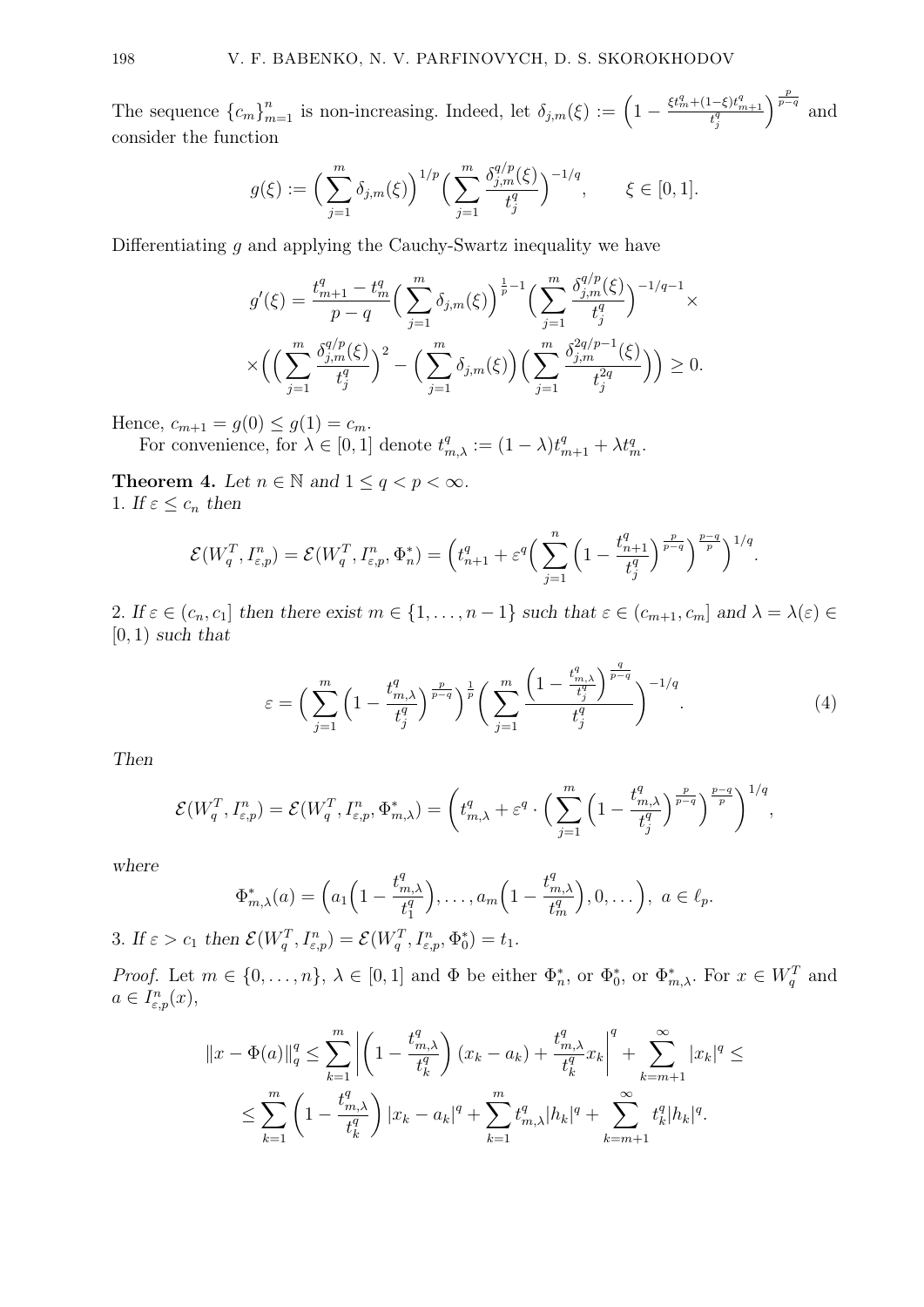Using the Hölder inequality with parameters  $p/(p-q)$  and  $p/q$  to estimate the first term and the inequality  $t_k^q \n\t\leq t_{m,\lambda}^q$ ,  $k = m + 1, m + 2, \ldots$ , we obtain

$$
||x - \Phi(a)||_q^q \le \left\{ \sum_{k=1}^m \left( 1 - \frac{t_{m,\lambda}^q}{t_k^q} \right)^{\frac{p}{p-q}} \right\}^{1 - q/p} \left\{ \sum_{k=1}^m |x_k - a_k|^p \right\}^{q/p} + t_{m,\lambda}^q \sum_{k=1}^\infty h_k^q \le \left\{ \sum_{k=1}^m \left( 1 - \frac{t_{m,\lambda}^q}{t_k^q} \right)^{\frac{p}{p-q}} \right\}^{1 - q/p} \varepsilon^q + t_{m,\lambda}^q,
$$

which proves the estimate from above.

Now, we turn to the proof of the lower estimate. First, let  $\varepsilon \leq c_n$ , and define

$$
u_j := \frac{\varepsilon \, \delta_{j,n}^{1/p}}{t_j} \left( \sum_{j=1}^n \delta_{j,n} \right)^{-1/p}, \quad j = 1, \ldots, n, \quad \text{and} \quad u_{n+1} := \left( 1 - \sum_{j=1}^n u_j^q \right)^{1/q}.
$$

Consider  $h^* := (u_1, \ldots, u_{n+1}, 0, \ldots)$ . Evidently,  $u_{n+1}$  is well-defined as

$$
\sum_{j=1}^{n} u_j^q = \varepsilon^q \left( \sum_{j=1}^{n} \delta_{j,n} \right)^{-q/p} \sum_{j=1}^{n} \frac{\delta_{j,n}^{q/p}}{t_j^q} = \frac{\varepsilon^q}{c_n^q} \le 1,
$$

 $||h^*||_q = 1$  and  $\theta \in I_{\varepsilon,p}^n(Th^*)$  as  $\sum_{j=1}^n t_j^p h_j^p = \varepsilon^p$ . Hence, by Corollary 1,

$$
\left(\mathcal{E}\left(W_q^T, I_{\varepsilon,p}^n\right)\right)^q \geq \|Th^*\|_q^q = \varepsilon^q \sum_{j=1}^n \delta_{j,n}^{q/p} \left(\sum_{j=1}^n \delta_{j,n}\right)^{-q/p} + t_{n+1}^q - t_{n+1}^q \sum_{j=1}^n \varepsilon^q \frac{\delta_{j,n}^{q/p}}{t_j^q} \left(\sum_{j=1}^n \delta_{j,n}\right)^{-q/p} =
$$
  

$$
= \varepsilon^q \left(\sum_{j=1}^n \delta_{j,n}\right)^{-q/p} \sum_{j=1}^n \delta_{j,n}^{q/p} \left(1 - \frac{t_{n+1}^q}{t_j^q}\right) + t_{n+1}^q = t_{n+1}^q + \varepsilon^q \cdot \left(\sum_{j=1}^n \left(1 - \frac{t_{n+1}^q}{t_j^q}\right)^{\frac{p}{p-q}}\right)^{\frac{p}{p}}.
$$

Next, let  $m \in \{1, 2, \ldots, n-1\}$  be such that  $c_{m+1} < \varepsilon \leq c_m$  and  $\lambda = \lambda_{\varepsilon} \in [0, 1)$  be defined by (4). Set

$$
u_j := \frac{\varepsilon \delta_{j,m}^{1/p}(\lambda)}{t_j} \left( \sum_{j=1}^m \delta_{j,m}(\lambda) \right)^{-1/p}, \quad j = 1, \dots, m,
$$

and consider  $h^* = (u_1, \ldots, u_m, 0, \ldots)$ . Clearly,  $||h||_q = 1$  and  $\theta \in I_{\varepsilon,p}^n(Th^*)$ . Using Corollary 1, we obtain the desired lower estimate for  $\mathcal{E}(W_q^T, I_{\varepsilon,p}^n)$ .

Finally, let  $\varepsilon > c_1$ . Consider  $h^* := (1, 0, 0, \ldots)$ . Since  $c_1 = t_1$ , we have  $\theta \in I^n_{\varepsilon, p}(Th^*)$ . Hence, by Corollary 1,  $\mathcal{E}(W_q^T, I_{\varepsilon,p}^n) \geq ||Th^*||_q = t_1^q$  $\frac{q}{1}$ .

**3.3. Information mapping**  $I(x) = I_{\varepsilon,p}(x) := x + B[\varepsilon,\ell_p].$  As a limiting case from Theorem 2, 3 and 4 we can obtain the following corollaries.

**Theorem 5.** Let  $1 \leq q < \infty$  and  $\varepsilon \geq 0$ . Choose  $m \in \mathbb{Z}_+$  to be such that

$$
1 - \varepsilon^q \sum_{k=1}^m \frac{1}{t_k^q} \ge 0
$$
 and  $1 - \varepsilon^q \sum_{k=1}^{m+1} \frac{1}{t_k^q} < 0.$ 

Then

$$
\mathcal{E}\left(W_q^T, I_{\varepsilon,\infty}\right) = \mathcal{E}\left(W_q^T, I_{\varepsilon,\infty}, \Phi_m^*\right) = \left(t_{m+1}^q + \varepsilon^q \sum_{k=1}^m \left(1 - \frac{t_{m+1}^q}{t_k^q}\right)\right)^{1/q}.
$$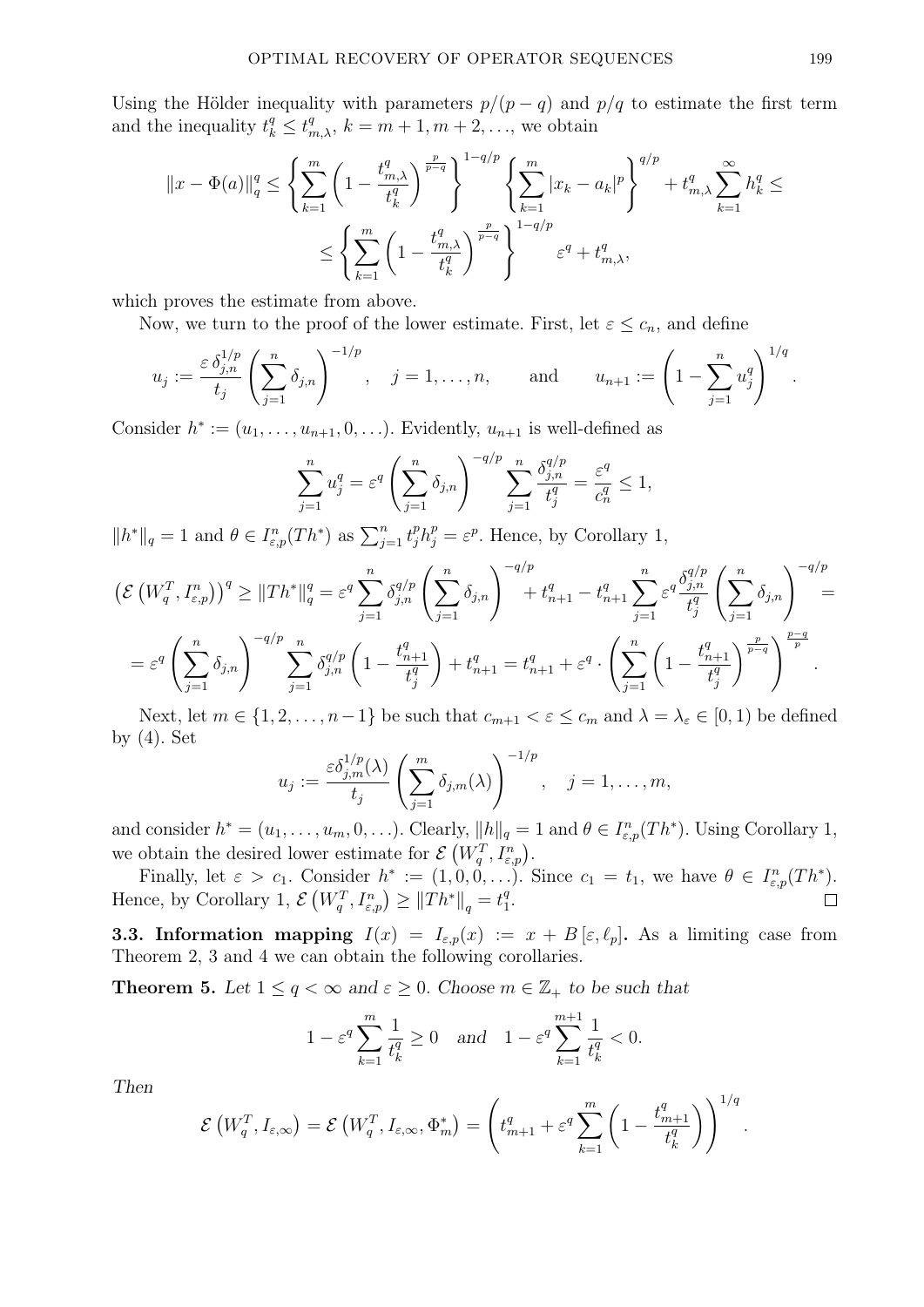**Theorem 6.** Let  $1 \leq q < \infty$  and  $0 < p \leq q$ . If  $0 \leq \varepsilon \leq t_1$  then  $\mathcal{E}(W_q^T, I_{\varepsilon,p}) =$  $\mathcal{E}\left(W_q^T,I_{\varepsilon,p},\text{id}\right)=\varepsilon,\text{ and if }\varepsilon>t_1\text{ then }\mathcal{E}\left(W_q^T,I_{\varepsilon,p}\right)=\mathcal{E}\left(W_q^T,I_{\varepsilon,p},\Phi_0^*\right)=t_1.$ 

Define the sequence  ${c_n}_{n=1}^{\infty}$  using formulas (3). It is not difficult to verify that  ${c_n}_{n=1}^{\infty}$  $n=1$ is non-increasing and tend to 0 as  $n \to \infty$ .

**Theorem 7.** Let  $1 \leq q \leq p \leq \infty$ . If  $\varepsilon \in (0, c_1]$  then there exists  $m \in \mathbb{N}$  such that  $\varepsilon \in (c_{m+1}, c_m]$  and  $\lambda = \lambda(\varepsilon) \in [0, 1)$  such that

$$
\varepsilon = \left(\sum_{j=1}^{m} \left(1 - \frac{t_{m,\lambda}^q}{t_j^q}\right)^{\frac{p}{p-q}}\right)^{1/p} \left(\sum_{j=1}^{m} \frac{\left(1 - \frac{t_{m,\lambda}^q}{t_j^q}\right)^{\frac{q}{p-q}}}{t_j^q}\right)^{-1/q}.
$$
(5)

−1/q

.

Then

$$
\mathcal{E}\left(W_q^T, I_{\varepsilon,p}\right) = \mathcal{E}\left(W_q^T, I_{\varepsilon,p}, \Phi_{m,\lambda}^*\right) = \left(t_{m,\lambda}^q + \varepsilon^q \cdot \left(\sum_{j=1}^m \left(1 - \frac{t_{m,\lambda}^q}{t_j^q}\right)^{\frac{p}{p-q}}\right)^{\frac{p-q}{p}}\right)^{1/q}
$$

where the method  $\Phi_{m,\lambda}^*$  is defined in Theorem 3. Otherwise, if  $\varepsilon > c_1$  then  $\mathcal{E}(W_q^T, I_{\varepsilon,p}) =$  $\mathcal{E}\left(W_q^T,I_{\varepsilon,p},\Phi_0^*\right)=t_1.$ 

4. Recovery of scalar products. Following [3] (see also [4, 6, 7]), let us consider the problem of optimal recovery of scalar product. Let  $1 \leq p, q \leq \infty$  and given operators  $T: \ell_p \to \ell_p$  and  $S: \ell_q \to \ell_q$  be defined as follows: for fixed non-increasing sequences  $t =$  ${t_k}_{k=1}^{\infty}$  and  $s = {s_k}_{k=1}^{\infty}$ ,

$$
Th := \{t_k h_k\}_{k=1}^{\infty}, \quad h \in \ell_p, \quad \text{and} \quad Sg := \{s_k g_k\}_{k=1}^{\infty}, \quad g \in \ell_q.
$$

Consider classes of sequences

$$
W_p^T := \{ x = Th : h \in \ell_p, ||h||_p \le 1 \}, \quad W_q^S := \{ y = Tg : g \in \ell_q, ||g||_q \le 1 \}.
$$

and define the scalar product  $A = \langle \cdot, \cdot \rangle : \ell_p \times \ell_q \to \mathbb{C}$  as usually:

$$
\langle x, y \rangle = \sum_{k=1}^{\infty} x_k y_k, \qquad x \in \ell_p, \ y \in \ell_q.
$$

For brevity, we denote  $\langle x, y \rangle_n := \sum_{k=1}^n x_k y_k$ .

In this section we will consider the problem of optimal recovery of the scalar product operator A on the class  $W_{p,q}^{T,S} := W_p^T \times W_q^S$ , when information mapping I is given in one of the following forms:

- 1.  $I(x,y) = J_{\tilde{\varepsilon}}^n(x,y) = \{(a,b) \in \mathbb{C}^n \times \mathbb{C}^n : \forall k = 1, ..., n \Rightarrow |x_k y_k a_k b_k| \leq \varepsilon_k\}$ , where  $n \in \mathbb{C}^n$ N and  $\varepsilon_1, \ldots, \varepsilon_n > 0$ ;
- 2.  $I(x,y) = J_{\varepsilon,r}^n(x,y) = \{(a,b) \in \mathbb{C}^n \times \mathbb{C}^n : ||\langle x,y \rangle_n \langle a,b \rangle_n||_{\ell_r^n} \leq \varepsilon\}$ , where  $n \in \mathbb{N}$  and  $1 \leq r \leq \infty$ .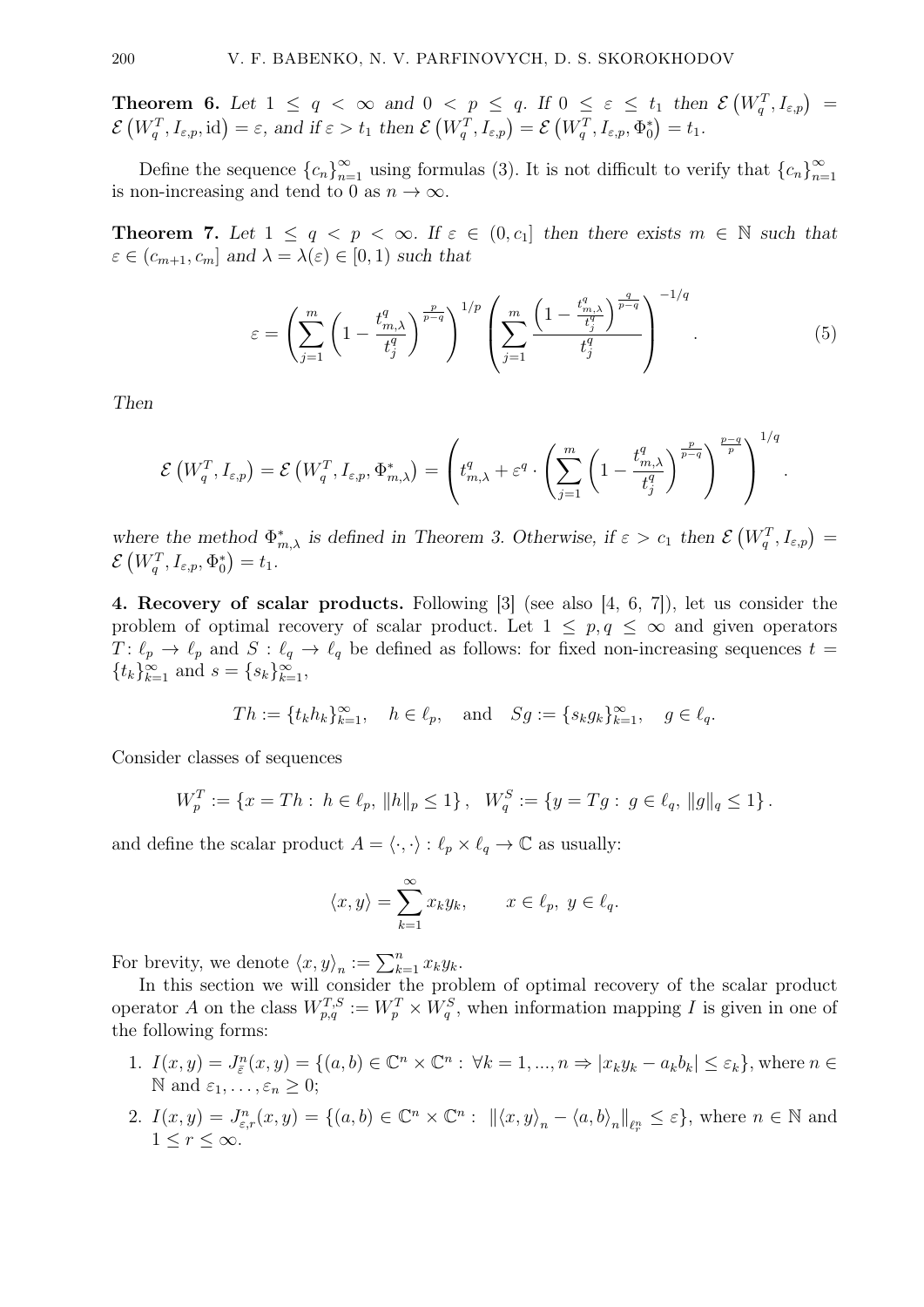Finally, for  $m \in \mathbb{N}$ , we define methods of recovery  $\Psi_m^* \colon \mathbb{C}^n \times \mathbb{C}^n \to \mathbb{C}$ :

$$
\Psi_m^*(a, b) = \sum_{k=1}^m a_k b_k \left( 1 - \frac{t_{m+1} s_{m+1}}{t_k s_k} \right), \qquad a, b \in \mathbb{C}^n,
$$

that will be optimal in many situations and set  $\Psi_0^*(a, b) := 0$ .

# 4.1. Information mapping  $J_{\bar{\varepsilon}}^n$ .

**Theorem 8.** Let  $n \in \mathbb{N}$ ,  $1 < p < \infty$ ,  $q = p/(p-1)$ ,  $\varepsilon_1, \ldots, \varepsilon_n \geq 0$  and  $\bar{\varepsilon} = (\varepsilon_1, \ldots, \varepsilon_n)$ . If

$$
1 - \sum_{k=1}^{n} \frac{\varepsilon_k}{t_k s_k} \ge 0
$$

we set  $m = n$ . Otherwise we choose  $m \in \mathbb{Z}_+$ ,  $m \leq n$ , to be such that

$$
1 - \sum_{k=1}^{m} \frac{\varepsilon_k}{t_k s_k} \ge 0 \quad \text{and} \quad 1 - \sum_{k=1}^{m} \frac{\varepsilon_k}{t_k s_k} - \frac{\varepsilon_{m+1}}{t_{m+1} s_{m+1}} < 0.
$$

Then

$$
\mathcal{E}\left(A, W_{p,q}^{T,S}, J_{\varepsilon}^n\right) = \mathcal{E}\left(A, W_{p,q}^{T,S}, J_{\varepsilon}^n, \Psi_m^*\right) = t_{m+1} s_{m+1} + \sum_{k=1}^m \varepsilon_k \left(1 - \frac{t_{m+1} s_{m+1}}{t_k s_k}\right).
$$

*Proof.* Using the triangle inequality, relations  $|x_ky_k - a_kb_k| \leq \varepsilon_k$ ,  $k = 1, ..., n$ , and monotony of sequences t and s, we obtain that, for  $(x, y) = (Th, Sg) \in W_{p,q}^{T,S}$  and  $(a, b) \in J_{\bar{\varepsilon}}^n(x, y)$ ,

$$
|\langle x, y \rangle - \Psi_m^*(a, b)| = \left| \sum_{k=1}^{\infty} x_k y_k - \sum_{k=1}^m a_k b_k \left( 1 - \frac{t_{m+1} s_{m+1}}{t_k s_k} \right) \right| \le
$$
  
\n
$$
\leq \sum_{k=1}^m \left( 1 - \frac{t_{m+1} s_{m+1}}{t_k s_k} \right) |x_k y_k - a_k b_k| + \sum_{k=1}^m \frac{t_{m+1} s_{m+1}}{t_k s_k} |x_k y_k| + \sum_{k=m+1}^{\infty} |x_k y_k| \le
$$
  
\n
$$
\leq \sum_{k=1}^m \left( 1 - \frac{t_{m+1} s_{m+1}}{t_k s_k} \right) \varepsilon_k + t_{m+1} s_{m+1} \sum_{k=1}^m |h_k g_k| + \sum_{k=m+1}^{\infty} t_k s_k |h_k g_k| \le
$$
  
\n
$$
\leq \sum_{k=1}^m \left( 1 - \frac{t_{m+1} s_{m+1}}{t_k s_k} \right) \varepsilon_k + t_{m+1} s_{m+1} \sum_{k=1}^{\infty} |h_k g_k| \le
$$
  
\n
$$
\leq t_{m+1} s_{m+1} + \sum_{k=1}^m \left( 1 - \frac{t_{m+1} s_{m+1}}{t_k s_k} \right) \varepsilon_k,
$$

which proves the upper estimate.

To establish the lower estimate, we set

$$
u_k := \left(\frac{\varepsilon_k}{t_k s_k}\right)^{1/p}, \qquad v_k := \left(\frac{\varepsilon_k}{t_k s_k}\right)^{1/q}, \qquad k = 1, \dots, m,
$$
 (6)

$$
u_{m+1} = \left(1 - \sum_{k=1}^{m} \frac{\varepsilon_k}{t_k s_k}\right)^{1/p}, \qquad v_{m+1} = \left(1 - \sum_{k=1}^{m} \frac{\varepsilon_k}{t_k s_k}\right)^{1/q}, \tag{7}
$$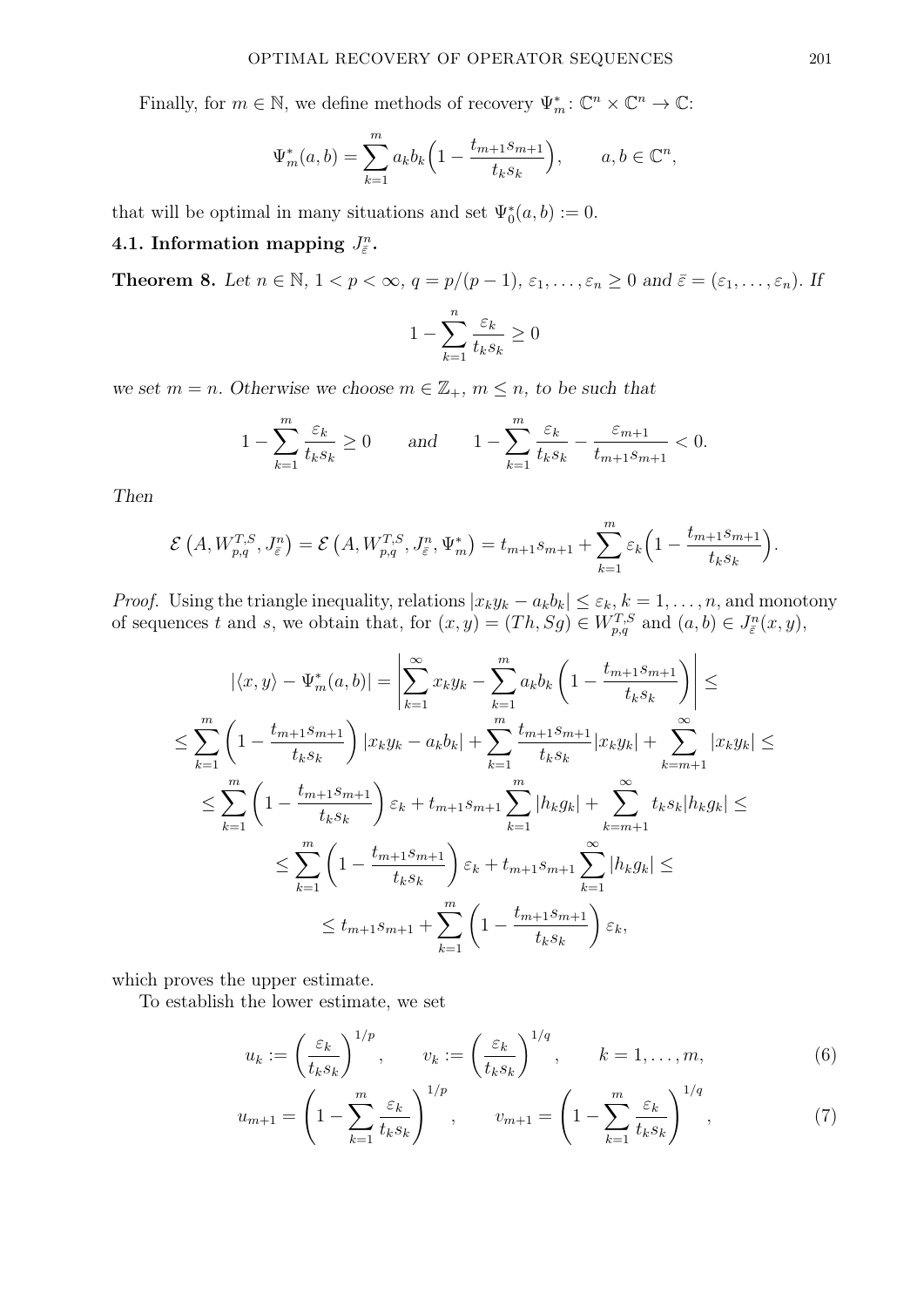and consider  $u^* = (u_1, \ldots, u_{m+1}, 0, \ldots)$  and  $v^* = (v_1, \ldots, v_{m+1}, 0, \ldots)$ . It is clear that  $(Tu^*, Sv^*) \in W_{p,q}^{T,S}$  and  $\theta \in J_{\bar{\varepsilon}}^n(Tu^*, Sv^*) \cap J_{\bar{\varepsilon}}^n(-Tu^*, Sv^*)$  due to the choice of number m. Hence, by Corollary 2,

$$
E\left(A, W_{p,q}^{T,S}, J_{\varepsilon}^{n}\right) \geq |\langle Tu^{*}, Sv^{*} \rangle| = \sum_{k=1}^{m} t_{k} s_{k} u_{k} v_{k} + t_{m+1} s_{m+1} \left(1 - \sum_{k=1}^{m} \frac{\varepsilon_{k}}{t_{k} s_{k}}\right) =
$$
  
=  $t_{m+1} s_{m+1} + \sum_{k=1}^{m} \left(1 - \frac{t_{m+1} s_{m+1}}{t_{k} s_{k}}\right) \varepsilon_{k}.$ 

This proves the sharpness of the upper estimate.

**4.2. Information mapping**  $J_{\varepsilon,r}^n$ . We consider three cases separately:  $r = \infty$ ,  $0 < r \le 1$ and  $1 < r < \infty$ .

**4.2.1.** Case  $r = \infty$ . Setting  $\varepsilon_1 = \ldots = \varepsilon_n = \varepsilon$ , we obtain the following corollary from Theorem 8.

**Theorem 9.** Let  $n \in \mathbb{N}$ ,  $1 < p < \infty$ ,  $q = p/(p-1)$  and  $\varepsilon \ge 0$ . If

$$
1 - \varepsilon \sum_{k=1}^{n} \frac{1}{t_k s_k} \ge 0,
$$

we set  $n = m$ . Otherwise we choose  $m \in \mathbb{Z}_+$ ,  $m \leq n$ , to be such that

$$
1 - \varepsilon \sum_{k=1}^{m} \frac{1}{t_k s_k} \ge 0 \quad \text{and} \quad 1 - \varepsilon \sum_{k=1}^{m+1} \frac{1}{t_k s_k} < 0.
$$

Then

$$
\mathcal{E}\left(A, W_{p,q}^{T,S}, J_{\varepsilon,\infty}^n\right) = \mathcal{E}\left(A, W_{p,q}^{T,S}, J_{\varepsilon,\infty}^n, \Psi_m^*\right) = t_{m+1} s_{m+1} + \varepsilon \sum_{k=1}^m \left(1 - \frac{t_{m+1} s_{m+1}}{t_k s_k}\right).
$$

4.2.2. Case  $0 < r \leq 1$ .

**Theorem 10.** Let  $n \in \mathbb{N}$ ,  $1 < p < \infty$ ,  $q = p/(p-1)$  and  $r \in (0,1]$ . If  $\varepsilon \le t_1 s_1$  then

$$
\mathcal{E}\left(A, W_{p,q}^{T,S}, J_{\varepsilon,r}^n\right) = \mathcal{E}\left(A, W_{p,q}^{T,S}, J_{\varepsilon,r}^n, \Psi_n^*\right) = t_{n+1}s_{n+1} + \varepsilon\left(1 - \frac{t_{n+1}s_{n+1}}{t_1s_1}\right),
$$

and if  $\varepsilon > t_1 s_1$  then  $\mathcal{E}(A, W_{p,q}^{T,S}, J_{\varepsilon,r}^n) = \mathcal{E}(A, W_{p,q}^{T,S}, J_{\varepsilon,r}^n, \Psi_0^*) = t_1 s_1$ .

*Proof.* First, we consider the case  $\varepsilon \leq t_1 s_1$ . Let  $(x, y) = (Th, Sg) \in W_{p,q}^{T,S}$  and  $(a, b) \in$  $J_{\varepsilon,r}^n(x,y)$ . Similarly to the proof of Theorem 8 in the case  $m = n$  we obtain

$$
|\langle x, y \rangle - \Psi_n^*(a, b)| \le \sum_{k=1}^n \left( 1 - \frac{t_{n+1} s_{n+1}}{t_k s_k} \right) |x_k y_k - a_k b_k| + t_{n+1} s_{n+1} \sum_{k=1}^\infty h_k g_k. \tag{8}
$$

 $\Box$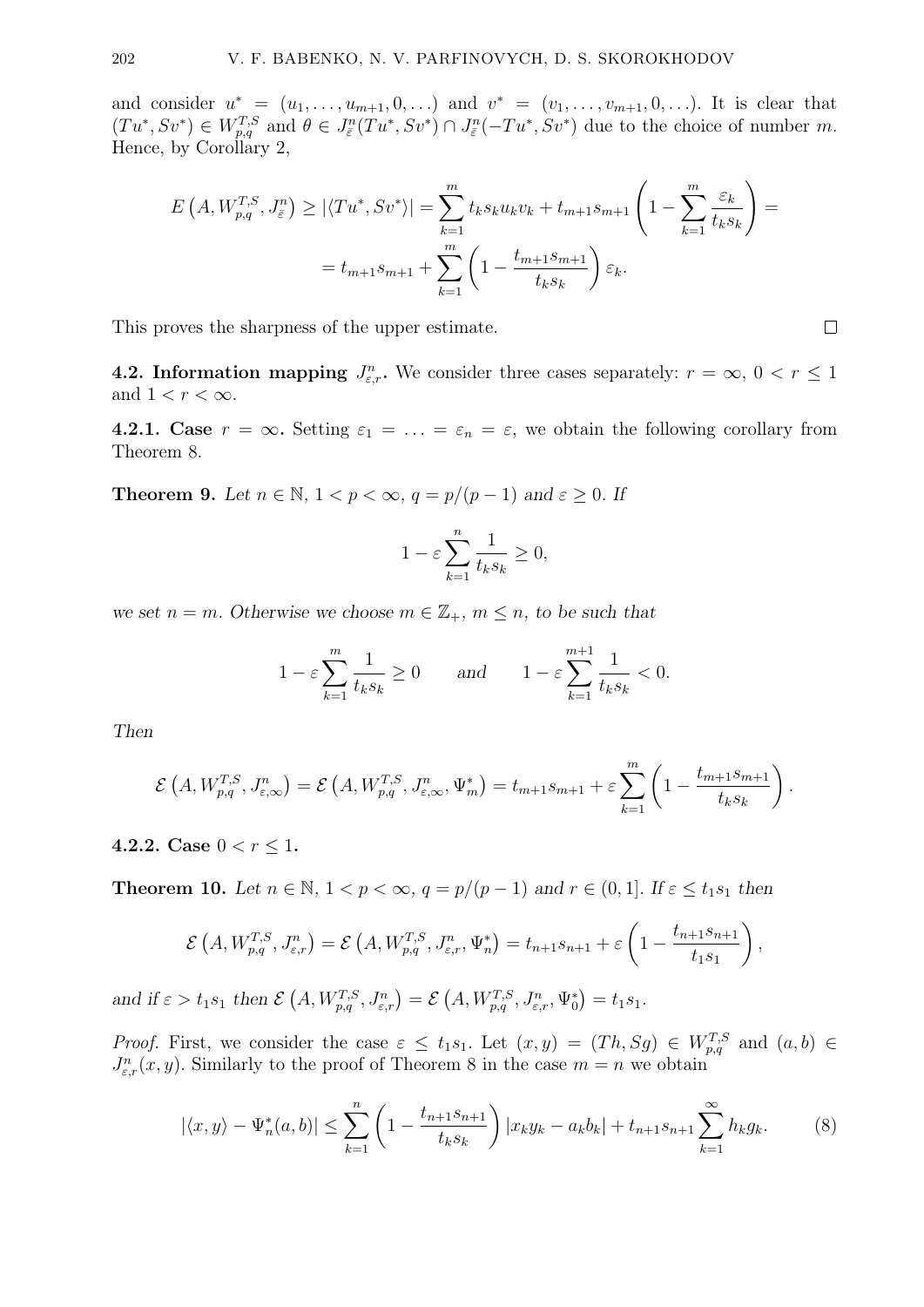Using the Hölder inequality and inequality  $\varepsilon_1^{1/r} + \ldots + \varepsilon_n^{1/r} \leq (\varepsilon_1 + \ldots + \varepsilon_n)^{1/r}$ , we have

$$
|\langle x, y \rangle - \Psi_n^*(a, b)| \le \max_{k=1, n} \left( 1 - \frac{t_{n+1} s_{n+1}}{t_k s_k} \right) \sum_{k=1}^n |x_k y_k - a_k b_k| + t_{n+1} s_{n+1} ||h||_p ||g||_q \le
$$
  

$$
\le \left( 1 - \frac{t_{n+1} s_{n+1}}{t_1 s_1} \right) \varepsilon + t_{n+1} s_{n+1}.
$$

The upper estimate is proved.

Now, we establish the lower estimate. Let

$$
u_1 = \left(\frac{\varepsilon}{s_1 t_1}\right)^{1/p}, \quad u_{n+1} = \left(1 - \frac{\varepsilon}{t_1 s_1}\right)^{1/p}, \quad v_1 = \left(\frac{\varepsilon}{s_1 t_1}\right)^{1/q}, \quad v_{n+1} = \left(1 - \frac{\varepsilon}{t_1 s_1}\right)^{1/q},
$$

and consider elements  $u^* = (u_1, 0, \ldots, 0, u_{n+1}, 0, \ldots), v^* = (u_1, 0, \ldots, 0, u_{n+1}, 0, \ldots)$ . Obviously,  $(Tu^*, Sv^*) \in W_{p,q}^{T,S}$  and  $(\theta, \theta) \in J_{\varepsilon,r}^n(Tu^*, Sv^*) \cap J_{\varepsilon,r}^n(-Tu^*, Sv^*)$ . Then by Corollary 2,

$$
\mathcal{E}\left(A, W_{p,q}^{T,S}, J_{\varepsilon,r}^n\right) \ge |\langle Tu^*, Sv^* \rangle| = t_1 s_1 \cdot \frac{\varepsilon}{t_1 s_1} + t_{n+1} s_{n+1} \cdot \left(1 - \frac{\varepsilon}{t_1 s_1}\right)
$$

$$
= \left(1 - \frac{t_{n+1} s_{n+1}}{t_1 s_1}\right) \varepsilon + t_{n+1} s_{n+1},
$$

which finishes the proof of the desired estimate.

Next, we let  $\varepsilon > t_1 s_1$ . For  $(x, y) = (Th, Sg) \in W_{p,q}^{T,S}$ , and  $(a, b) \in J_{\varepsilon,r}^n(x, y)$ , we have

$$
|\langle x, y \rangle - \Psi_0^*(a, b)| = |\langle x, y \rangle| \le \sum_{k=1}^{\infty} t_k s_k |h_k g_k| \le t_1 s_1 ||h||_p ||g||_q \le t_1 s_1.
$$

Taking  $u^* = v^* = (1, 0, \ldots),$  it is clear that  $(\theta, \theta) \in J^n_{\varepsilon,r}(Tu^*, Sv^*) \cap J^n_{\varepsilon,r}(-Tu^*, Sv^*)$ . By Corollary 2,

$$
\mathcal{E}\left(A, W_{p,q}^{T,S}, J_{\varepsilon,r}^n\right) \geq \left|\left(Tu^*, S v^*\right)\right| = t_1 s_1.
$$

4.2.3. Case  $1 < r < \infty$ . First, we introduce some preliminary notations. For  $m = 1, \ldots, n$ , we define

$$
\tau_{j,m} := \left(1 - \frac{t_{m+1} s_{m+1}}{t_j s_j}\right)^{\frac{1}{r-1}}, \quad j = 1, \ldots, m-1,
$$

and set  $d_1 := t_1 s_1$  and, for  $m \geq 2$ ,

$$
d_m := \left(\sum_{j=1}^m \tau_{j,m}^r\right)^{1/r} \left(\sum_{j=1}^m \frac{\tau_{j,m}}{t_j s_j}\right)^{-1}.
$$

The sequence  ${d_m}_{m=1}^n$  is non-increasing, which can be verified using the arguments similar to those applied to prove monotony of sequence  ${c_m}_{m=1}^n$  in subsection 3.2.3. In addition, for convenience, for  $\lambda \in [0, 1]$ , we denote

$$
t_{m,\lambda} := (1 - \lambda)t_{m+1} + \lambda t_m
$$
 and  $s_{m,\lambda} := (1 - \lambda)s_{m+1} + \lambda s_m$ .

 $\Box$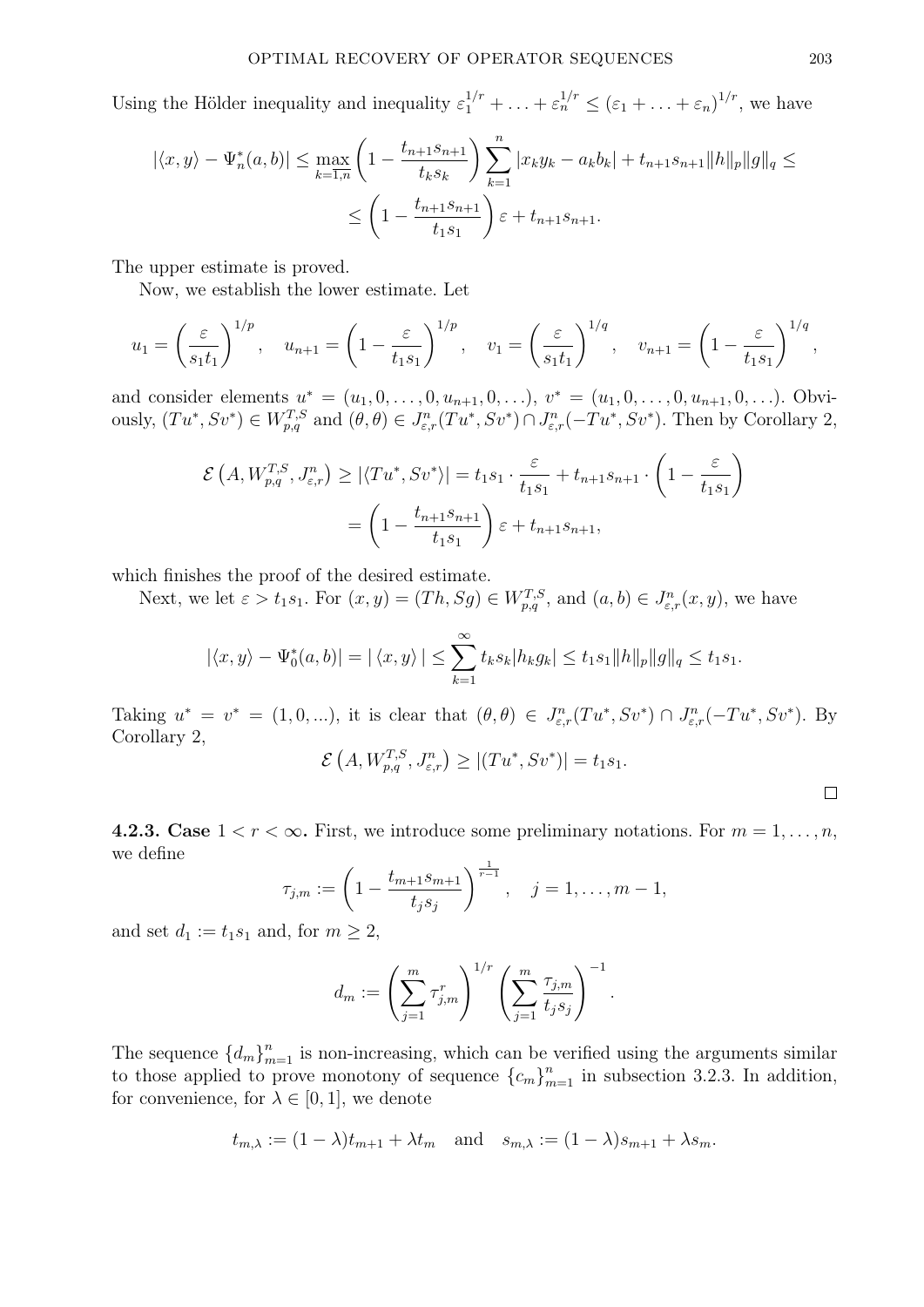Theorem 11. Let  $n \in \mathbb{N}$ ,  $1 < p < \infty$ ,  $q = p/(p-1)$  and  $1 < r < \infty$ .

1. If  $\varepsilon \leq d_{n+1}$  then

$$
\mathcal{E}\left(A, W_{p,q}^{T,S}, J_{\varepsilon,r}^n\right) = \mathcal{E}\left(A, W_{p,q}^{T,S}, J_{\varepsilon,r}^n, \Psi_n^*\right) = t_{n+1}s_{n+1} + \varepsilon \cdot \left(\sum_{j=1}^n \left(1 - \frac{t_{n+1}s_{n+1}}{t_j s_j}\right)^{\frac{r}{r-1}}\right)^{\frac{r-1}{r}}.
$$

2. If  $\varepsilon \in (d_n, d_1]$  then there exists  $m \in \{1, \ldots, n-1\}$  such that  $\varepsilon \in (d_{m+1}, d_m]$  and  $\lambda = \lambda(\varepsilon) \in [0,1)$  such that

$$
\varepsilon = \left(\sum_{j=1}^{m} \left(1 - \frac{t_{m,\lambda} s_{m,\lambda}}{t_j s_j}\right)^{\frac{r}{r-1}}\right)^{1/r} \left(\sum_{j=1}^{m} \frac{\left(1 - \frac{t_{m,\lambda} s_{m,\lambda}}{t_j s_j}\right)^{\frac{1}{r-1}}}{t_j s_j}\right)^{-1}.
$$
(9)

Then

$$
\mathcal{E}\left(A, W_{p,q}^{T,S}, J_{\varepsilon,r}^n\right) = \mathcal{E}\left(A, W_{p,q}^{T,S}, J_{\varepsilon,r}^n, \Psi_{m,\lambda}^*\right) = t_{m,\lambda} s_{m,\lambda} + \varepsilon \left(\sum_{j=1}^m \left(1 - \frac{t_{m,\lambda} s_{m,\lambda}}{t_j s_j}\right)^{\frac{r}{r-1}}\right)^{\frac{r-1}{r}},
$$

where

$$
\Psi_{m,\lambda}^*(a,b) = \sum_{j=1}^m a_j b_j \left( 1 - \frac{t_{m,\lambda} s_{m,\lambda}}{t_j s_j} \right), \qquad a, b \in \ell_r.
$$

3. If  $\varepsilon > d_1$  then  $\mathcal{E}(A, W_{p,q}^{T,S}, J_{\varepsilon,r}^n) = \mathcal{E}(A, W_{p,q}^{T,S}, J_{\varepsilon,r}^n, \Psi_0^*) = t_1 s_1$ .

*Proof.* Let  $m \in \{0, \ldots, n\}$ ,  $\lambda \in [0, 1]$  and  $\Psi$  be either  $\Psi_n^*$  or  $\Psi_0^*$ , or  $\Psi_{m,\lambda}^*$ . Using the Hölder inequality with parameters r and  $\frac{r}{r-1}$ , for  $(x, y) = (Th, Sg) \in W_{p,q}^{T,S}$  and  $(a, b) \in J_{\varepsilon,r}^n(x, y)$ , we have

$$
|\langle x, y \rangle - \Psi(a, b)| \le \sum_{j=1}^{m} \left( 1 - \frac{t_{m,\lambda} s_{m,\lambda}}{t_j s_j} \right) |x_j y_j - a_j b_j| + t_{m,\lambda} s_{m,\lambda} \sum_{j=1}^{m} \frac{x_j y_j}{t_j s_j} + \sum_{j=m+1}^{\infty} x_j y_j \le
$$
  

$$
\le t_{m,\lambda} s_{m,\lambda} + \varepsilon \left( \sum_{j=1}^{m} \left( 1 - \frac{t_{m,\lambda} s_{m,\lambda}}{t_j s_j} \right)^{\frac{r}{r-1}} \right)^{\frac{r-1}{r}},
$$

which proves the upper estimate.

Now, we turn to the proof of the lower estimate. We let  $\varepsilon \leq d_n$ , and, for  $j = 1, \ldots, n$ , set

$$
u_j = \left(\frac{\varepsilon \tau_{j,n}}{t_j s_j}\right)^{1/p} \left(\sum_{k=1}^n \tau_{k,n}^r\right)^{-\frac{1}{rp}}, \qquad v_j = \left(\frac{\varepsilon \tau_{j,n}}{t_j s_j}\right)^{1/q} \left(\sum_{k=1}^n \tau_{k,n}^r\right)^{-\frac{1}{rq}},
$$

 $u_{n+1} := (1 - u_1^p - \ldots - u_n^p)^{1/p}$ , and  $v_{n+1} := (1 - v_1^q - \ldots - v_n^q)^{1/q}$ . In addition, we define  $u^* = (u_1, \ldots, u_n, u_{n+1}, 0, \ldots)$  and  $v^* := (v_1, \ldots, v_n, v_{n+1}, 0, \ldots)$ . By the choice of  $\varepsilon$ , numbers  $u_{n+1}$  and  $v_{n+1}$  are well defined and, hence,  $(Tu^*, Sv^*) \in W_{p,q}^{T,S}$ . Also,

$$
\sum_{j=1}^{n} |Tu_{j}^{*} \cdot Sv_{j}^{*}|^{r} = \sum_{j=1}^{n} |t_{j}s_{j}u_{j}v_{j}|^{r} = \varepsilon^{r},
$$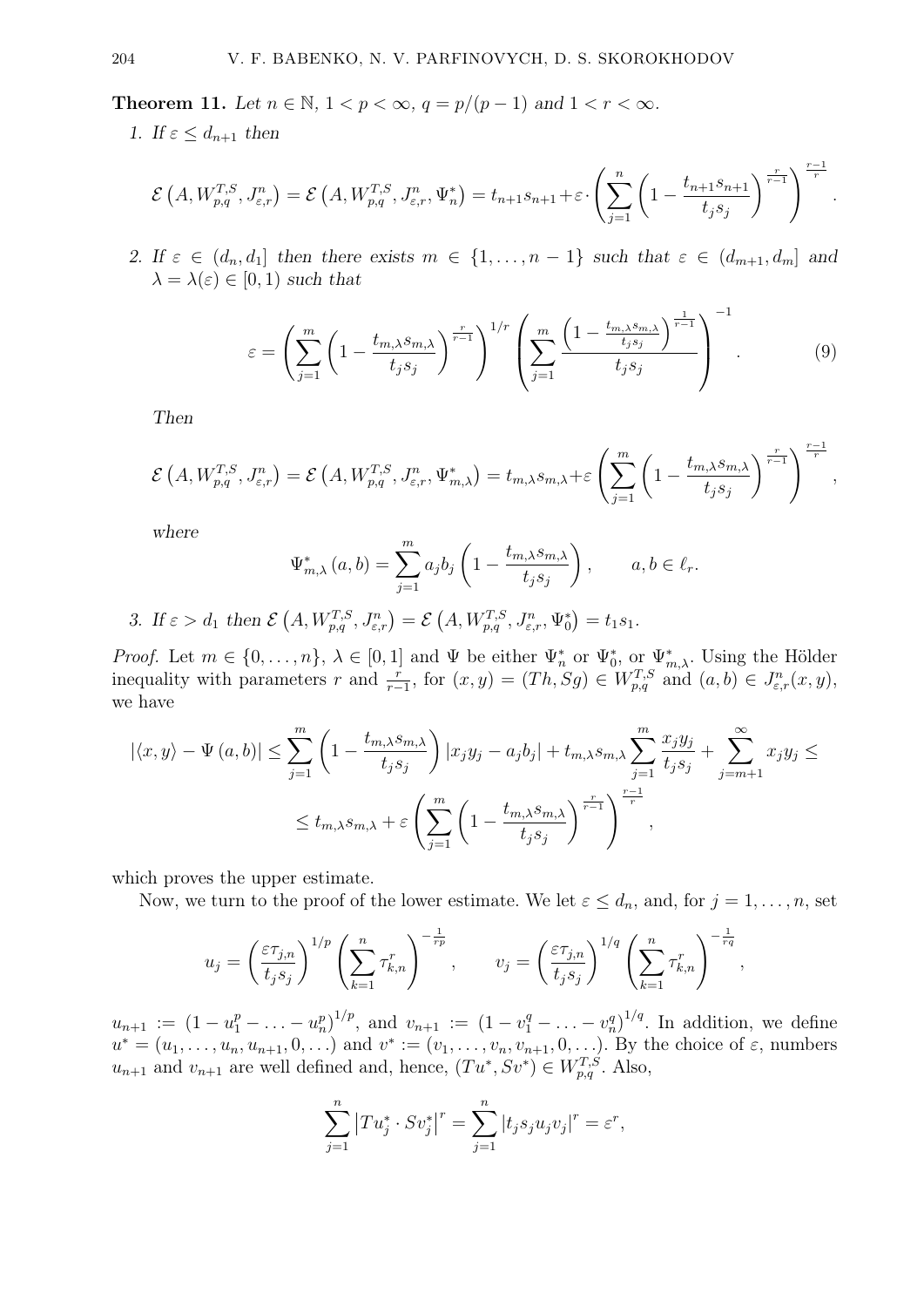yielding that  $(\theta, \theta) \in J^n_{\varepsilon,r} (Tu^*, Sv^*) \cap J^n_{\varepsilon,r} (-Tu^*, Sv^*)$ . By Corollary 2,

$$
\mathcal{E}\left(A, W_{p,q}^{T,S}, J_{\varepsilon,r}^{n}\right) \geq |(Tu^{*}, Sv^{*})| =
$$
\n
$$
= \varepsilon \sum_{j=1}^{n} \tau_{j,n} \left(\sum_{j=1}^{n} \tau_{j,n}^{r}\right)^{-1/r} + t_{n+1} s_{n+1} - \varepsilon \sum_{j=1}^{n} \frac{t_{n+1} s_{n+1} \tau_{j,n}}{t_{j} s_{j}} \left(\sum_{j=1}^{n} \tau_{j,n}^{r}\right)^{-1/r} =
$$
\n
$$
= t_{n+1} s_{n+1} + \varepsilon \left(\sum_{j=1}^{n} \left(1 - \frac{t_{n+1} s_{n+1}}{t_{j} s_{j}}\right)^{\frac{r}{r-1}}\right)^{\frac{r-1}{r}},
$$

which proves the desired lower estimate.

Next, let  $m \in \{1, \ldots, n-1\}$  be such that  $d_{m+1} < \varepsilon \leq d_m$  and  $\lambda = \lambda_{\varepsilon} \in [0,1)$  be defined by (9). Set

$$
u_j := \left(\frac{\varepsilon \tau_j}{t_j s_j}\right)^{1/p} \left(\sum_{k=1}^m \tau_k^r\right)^{-\frac{1}{rp}} \quad \text{and} \quad v_j := \left(\frac{\varepsilon \tau_j}{t_j s_j}\right)^{1/q} \left(\sum_{k=1}^m \tau_k^r\right)^{-\frac{1}{rq}},
$$

and define  $u^* := (u_1, \ldots, u_m, 0, \ldots)$  and  $v^* := (v_1, \ldots, v_m, 0, \ldots)$ . It is not difficult to verify that  $(\theta, \theta) \in J^n_{\varepsilon,r}(Tu^*, Sv^*) \cap J^n_{\varepsilon,r}(-Tu^*, Sv^*)$ . Using Corollary 2 we obtain the desired estimate for  $\mathcal{E}(A, W_{p,q}^{T,S}, J_{\varepsilon,r}^n)$ .

Finally, let  $\varepsilon > t_1 s_1$ . Consider  $u^* = v^* = (1, 0, \ldots)$ . Since  $d_1 = t_1 s_1$ , we have  $(\theta, \theta) \in$  $J^n_{\varepsilon,r}(Tu^*,Sv^*)\cap J^n_{\varepsilon,r}(-Tu^*,Sv^*)$ . Hence, by Corollary 2,  $\mathcal{E}(A,W^{T,S}_{p,q},J^n_{\varepsilon,r})\geq |\langle Tu^*,Sv^*\rangle|=$  $\Box$  $t_1s_1.$ 

**4.3. Applications.** Let H be a complex Hilbert space with orthonormal basis  $\{\varphi_n\}_{n=1}^{\infty}$ ,  $\{t_k\}_{k=1}^{\infty}$  be a non-increasing sequence;  $T: \ell_2 \to \ell_2$  be an operator mapping sequence  $x =$  $(x_1, x_2, \ldots)$  into sequence  $Tx = (t_1x_1, t_2x_2, \ldots)$ . Consider the class

$$
\mathcal{W}^T := \left\{ x = \sum_{n=1}^{\infty} t_n c_n \varphi_n : \sum_{n=1}^{\infty} |c_n|^2 \le 1 \right\},\,
$$

 $\sum_{n=1}^{\infty} x_n \varphi_n$  into the set  $\mathcal{I}_{p,\varepsilon}$   $\mathcal{I} = (x_1, x_2, \ldots) + B[\varepsilon, \ell_p] \in \ell_p$ . Due to isomorphism between and information operator  $\mathcal{I}_{p,\varepsilon} : H \to \ell_p$ , with  $2 < p \leq \infty$ , mapping an element  $x =$  $\ell_2$  and H, under notations of Section 3 we have

$$
\mathcal{E}\left(\mathcal{W}^T,\mathcal{I}_{\varepsilon,p}\right)=\mathcal{E}\left(W_2^T,I_{\varepsilon,p}^{\infty}\right).
$$
\n(10)

Moreover, methods of recovery  $F_{m,\lambda}^* := \mathfrak{A} \circ \Phi_{m,\lambda}^*$  are optimal, where  $\mathfrak{A} : \ell_2 \to H$  is the natural isomorphism between  $\ell_2$  and  $H : \mathfrak{A} (x_1, x_2, \ldots) = \sum_{n=1}^{\infty} x_n \varphi_n$ . Remark that  $F_{m,\lambda}$  are triangular methods of recovery that play an important role in the theory of ill-posed problems (see, e.g. [11, Theorem 2.1] and references therein).

Consider an important case when  $t_n = n^{-\mu}$ ,  $n \in \mathbb{N}$ , with some fixed  $\mu > 0$ . It corresponds e.g., to the space  $H = L_2(\mathbb{T})$  of square integrable functions defined on a period and the class  $\mathcal{W}^T = W_2^\mu$  $Z_2^{\mu}(\mathbb{T})$  of functions having  $L_2$ -bounded Weyl derivative of order  $\mu$ . Using equality (10) and Theorems 7 and 5, we obtain

$$
\lim_{\varepsilon \to 0^+} \varepsilon^{-\lambda} \mathcal{E} \left( \mathcal{W}^T, \mathcal{I}_{\varepsilon, p} \right) = \left( \frac{\alpha + \beta}{\beta} \right)^{1/2} \left( \frac{\beta^{1/2}}{\alpha^{1/p}} \right)^{\lambda}, \qquad \lambda = \frac{\mu}{\mu + 1/2 - 1/p},
$$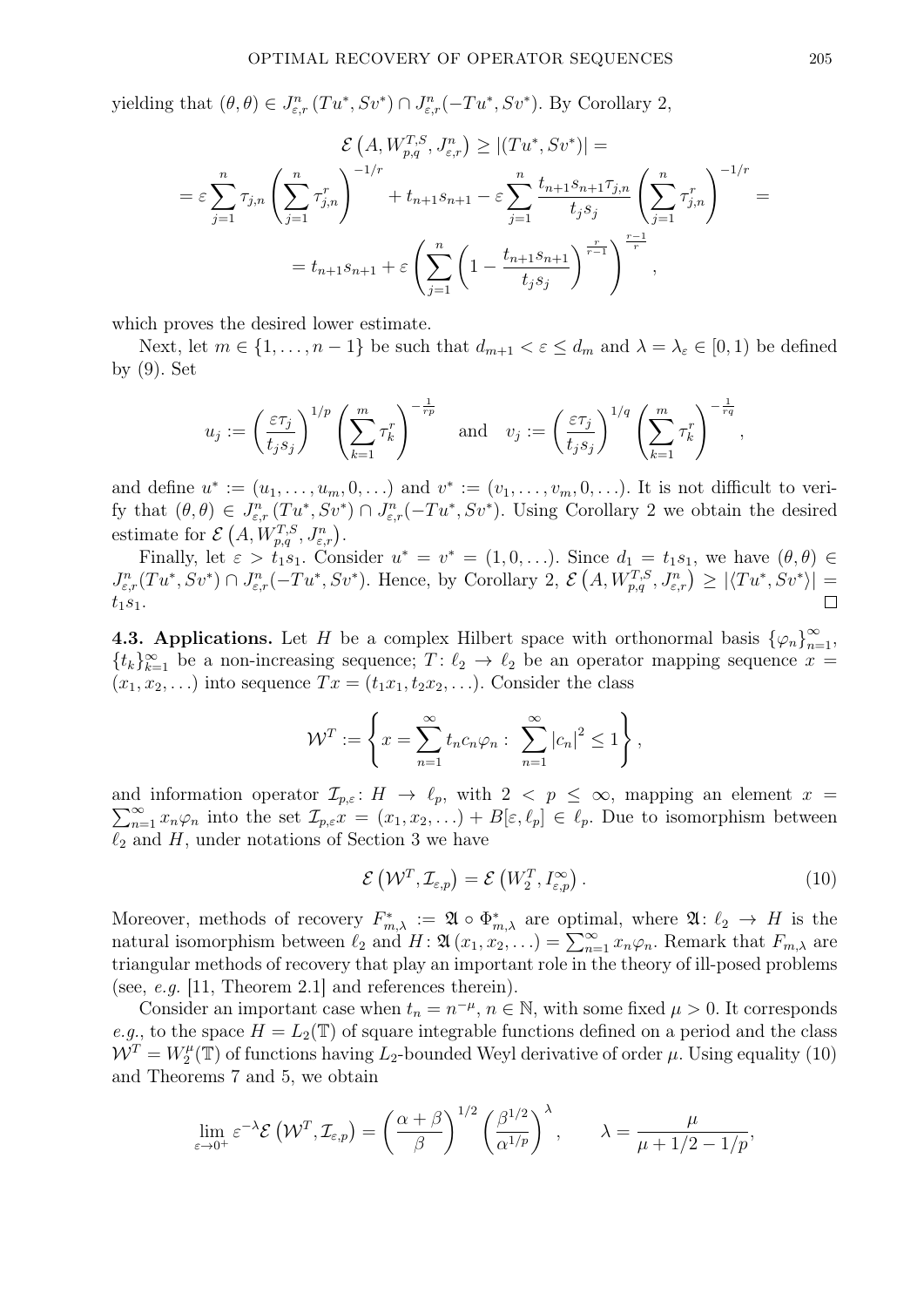where

$$
\alpha = \frac{1}{2\mu} B\left(\frac{2p-2}{p}, \frac{1}{2\mu}\right), \qquad \beta = \frac{1}{2\mu} B\left(\frac{2p-2}{p}, 2 + \frac{1}{2\mu}\right),
$$

and  $B(\alpha, \beta)$  is the Euler beta function. Indeed, in case  $2 < p < \infty$ , by selecting  $n = n_{\varepsilon} \in \mathbb{N}$ and  $\lambda \in [0, 1)$  such that equation (5) is satisfied, we can easily verify that

$$
\lim_{\varepsilon \to 0^+} n_{\varepsilon}^{\mu/\lambda} c_{n_{\varepsilon}} = \lim_{\varepsilon \to 0^+} n_{\varepsilon}^{\mu/\lambda} c_{n_{\varepsilon}+1} = \alpha^{1/p} \beta^{-1/2} \quad \text{and} \quad \lim_{\varepsilon \to 0^+} \varepsilon^{-\mu/\lambda} n_{\varepsilon}^{-\mu} = \left(\frac{\beta^{1/2}}{\alpha^{1/p}}\right)^{\mu/\lambda}.
$$

Similar arguments are applicable for  $p = \infty$ , in which case  $1/p$  should be replaced with 0.

## REFERENCES

- 1. Arestov V.V. Approximation of unbounded operators by bounded ones, and related extremal problems// Russian Math. Surveys. – 1996. – V.51, №6. – P. 1093–1126. https://doi.org/10.1070/ RM1996v051n06ABEH003001.
- 2. Babenko V.F. On the best use of linear functional for approximation of bilinear ones// Researches in Mathematics. – Dnepropetrovsk. – 1979. – P. 3–5.
- 3. Babenko V.F. Extremal problems of Approximation Theory and asymmetric norms// Diss. Doct. Thesis in Physical and Mathematical Sciences, DSU, – Dnepropetrovsk. – 1987.
- 4. Babenko V.F. Approximate computation of scalar products// Ukr. Math. J. 1988. V.40. P. 11–16. – https://doi.org/10.1007/BF01056438.
- 5. Babenko V.F., Babenko Yu.V., Parfinovych N.V., Skorokhodov D.S. Optimal recovery of integral operators and its applications// J. Complexity. – 2016. – V.35. – P. 102–123. https://doi.org/10.1016/ j.jco.2016.02.004
- 6. Babenko V.F., Gunko M.S., Rudenko A.A. On optimal recovery of bilinear functional by linear information// Researches in Mathematics. – Dnipropetrovsk. – 2012. – V.17. – P. 11–17. https://doi.org/ 10.15421/24122001
- 7. Babenko V.F., Gunko M.S., Parfinovych N.V., Optimal recovery of elements of a Hilbert space and their scalar products according to the Fourier coefficients known with errors  $//$  Ukr. Math. J. – 2020. – V.72. – P. 853–870. https://doi.org/10.1007/s11253-020-01828-4.
- 8. Babenko V.F., Rudenko A.A. Optimal recovery of convolutions and scalar products of functions from various classes// Ukr. Math. J. – 1991. – V.43. – P. 1214–1219. https://doi.org/10.1007/BF01061804.
- 9. Babenko V.F., Rudenko A.A. On the optimal renewal of bilinear functionals in linear Normed spaces// Ukr. Math. J. – 1997. – V.49. – P. 925–929. https://doi.org/10.1007/BF02513432.
- 10. Magaril-Il'yaev G.G., Osipenko K.Yu. Optimal recovery of functions and their derivatives from Fourier coefficients prescribed with an error// Sbornik: Mathematics. – 2002. – V.193, №3. – P. 387–407. https://doi.org/10.1070/SM2002v193n03ABEH000637.
- 11. Mathé P., Pereverzev S.V. Stable summation of orthogonal series with noisy coefficients// J. Approx. Theory. – 2002. – V.118, №1. – P. 66–80. https://doi.org/10.1006/jath.2002.3710
- 12. Melkman A.A., Micchelli C.A. Optimal estimation of linear operators in Hilbert spaces from inaccurate  $data//$  SIAM Journal on Numerical Analysis. – 1979. – V.16, №1. – P. 87–105. https://doi.org/ 10.1137/0716007
- 13. Micchelli C.A. Optimal estimation of linear operators from inaccurate data: A second look// Numer Algor. – 1993. – V.5. – P. 375–390. https://doi.org/10.1007/BF02109419
- 14. Micchelli C.A., Rivlin T.J. A Survey of optimal recovery// In: Micchelli C.A., Rivlin T.J. (eds) Optimal Estimation in Approximation Theory. The IBM Research Symposia Series. Springer, Boston, MA. – 1977. – P. 1–54. https://doi.org/10.1007/978-1-4684-2388-4 $1$